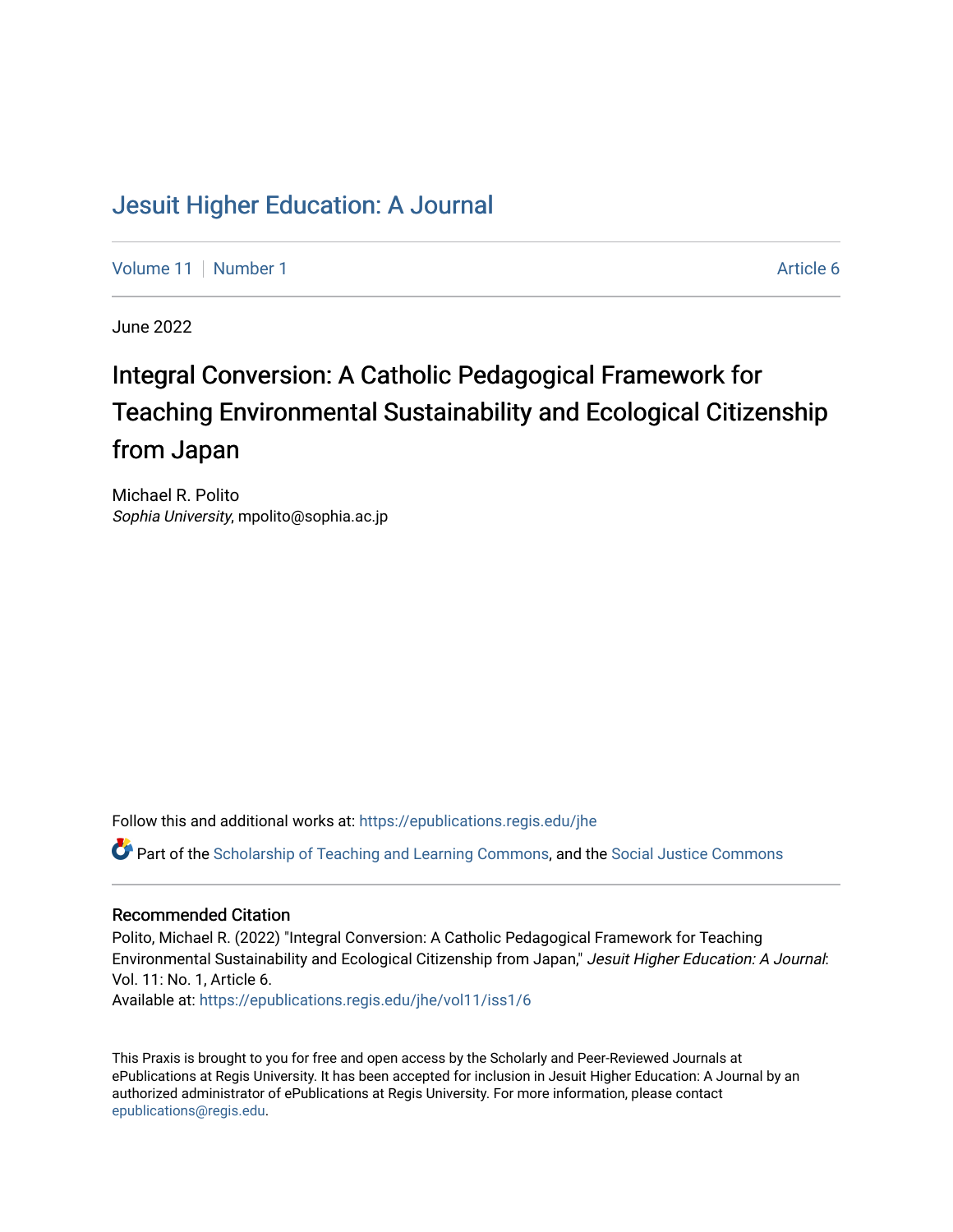## **Integral Conversion: A Catholic Pedagogical Framework for Teaching Environmental Sustainability and Ecological Citizenship from Japan**

Michael R. Polito Associate Professor in the Center for Liberal Education and Learning Sophia University [mpolito@sophia.ac.jp](mailto:mpolito@sophia.ac.jp)

#### **Abstract**

As Vatican efforts expand to move awareness of environmental sustainability from the peripheries to the center of public consciousness, Catholic schools face the challenge of instilling in the next generation of graduates a distinctly Catholic sense of ecological citizenship. To this end, Catholic educators are faced with the challenge of presenting complex environmental problems in a manner that honors both the data of science and the transcendental worldview the Church proclaims. This paper offers a framework for examining environmental sustainability issues in the classroom from the perspective of Catholic social teaching. The author's professional context of teaching Catholic social ethics and Christian humanism at a major Catholic Jesuit university in Japan revealed the need for and inspired the creation of the following pedagogical framework in an effort to help students see the bigger picture of environmental sustainability as understood by Pope Francis, his predecessors, and the entire Catholic Church. The framework may also be a help within contexts of high familiarity with the Catholic faith since it provides a birds-eye view, so to speak, of the various inputs consequential to thinking about ecological issues as a Catholic.

#### **Introduction**

The ability of religious faith communities to shape values and behavior speaks to their potential role in framing change on a global scale.<sup>1</sup> Of growing importance in this regard is the work being done by the Catholic Church in addressing environmental degradation. In 2020, the *Centesimus Annus pro Pontifice Foundation* and the *Strategic Alliance of Catholic Universities* (SACRU) entered into a strategic partnership for research in ecology and human development with the aim of advancing interdisciplinary collaboration.<sup>2</sup> More recently, the *Dicastery for Promoting Integral Human Development* launched the *Laudato Si' Action Platform* for institutions and communities to further the work of environmental education and sustainability.<sup>3</sup> The primary objective of these efforts is to contribute to a new socio-economic model informed by Catholic social teaching.<sup>4</sup> To this end, Catholic education, especially universities, are called upon to play an active part in innovating for a more humane lifestyle that respects the symbiotic composition of life.<sup>5</sup> Concerned for the sacredness of community and the dignity of persons, the Church insists that the ecological crisis is a moral issue connected both to

social justice and integral human development.<sup>6</sup> Catholic environmentalism based on Catholic social teaching therefore is not just local socially, but ecologically as well.<sup>7</sup> It attends to people and the environment in the rich web of family and community relations, speaking of subsidiarity as a principle for empowering individuals collectively to solve problems from the ground up. By emphasizing the relational dimensions of personhood, the Catholic Church, while not overlooking the need for top-down political action and governance, has continued to insist upon conversion and a commitment to solidarity consistent with its deepest faith convictions concerning the origin and destiny of the human race.<sup>8</sup> Moreover, an extension of a Catholic understanding of rights to include "earth rights" can enrich the Church's conception of justice.<sup>9</sup> A complete understanding of rights together with the traditional categories of conversion and solidarity in Catholic spirituality however must match the current reality insofar as the scientific data available points beyond personal lifestyle choices to a moral obligation for organized nonviolent action in response to environmental emergencies.<sup>10</sup> To teach environmental sustainability from a Catholic perspective is to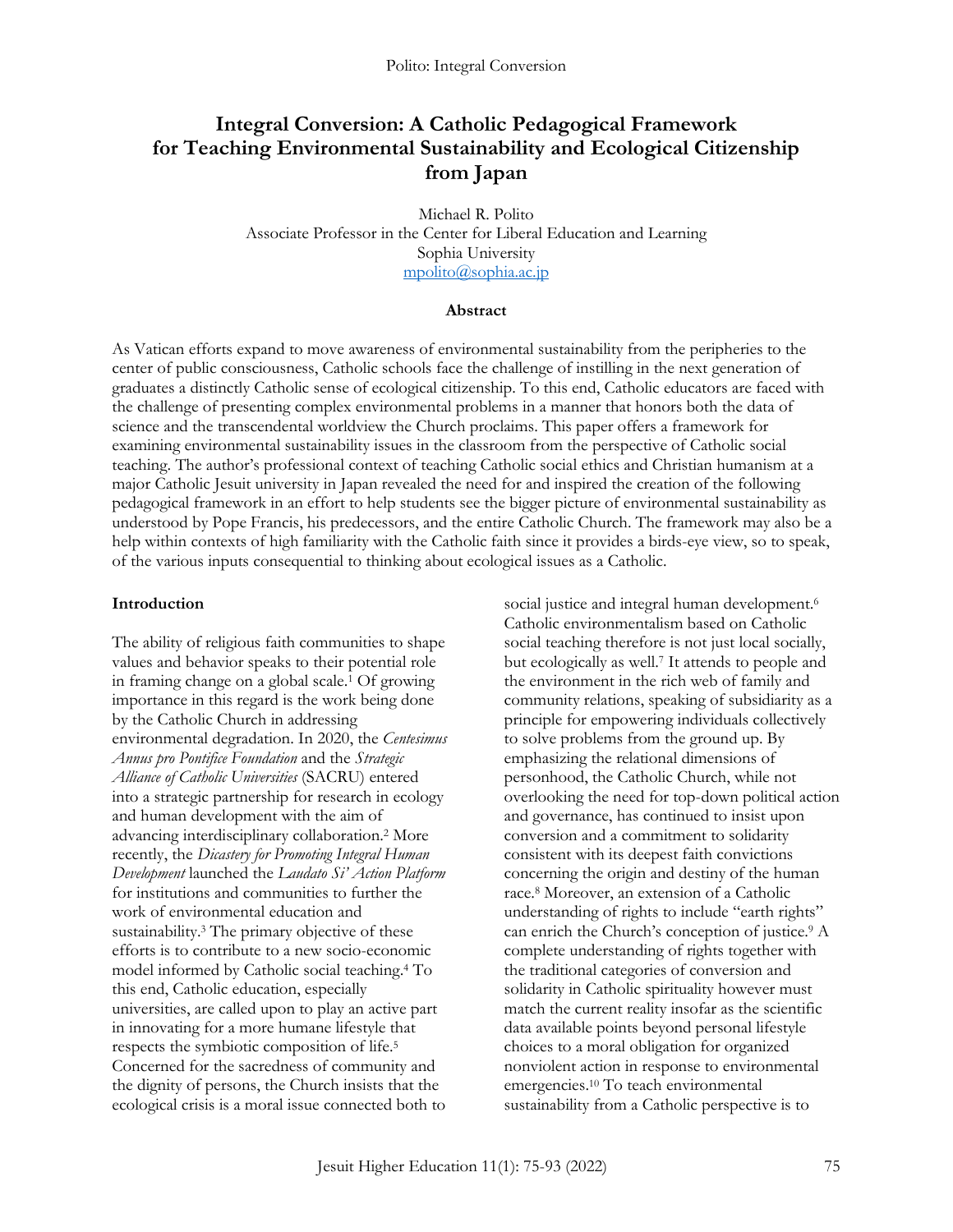make clear that change is only possible when personal lifestyle choices that bolster indifference to all forms of suffering and the urgent need for robust, broad-based participation in civil campaigns to address immanent environmental threats, such as climate change, are confronted. The mark is an individualism that twists a proper conception of being human and the direction of life energy into a caricature driven by consumption, unprincipled and lacking in the trust, cooperation, and restraint needed for the flourishing of life.<sup>11</sup>

#### **Purpose**

The purpose of this paper is to outline a pedagogical framework for teaching topics in environmental sustainability from the perspective of Catholic identity and Catholic social ethics. Given the lack of frameworks in this regard, the author's hope is that his proposal will inspire further developments that correct imbalances in teaching at Catholic schools and institutions of learning which rely on secular frames that may recognize the need for religion and spirituality to play a role in ecological conversion but are neither Catholic nor holistic in outline.<sup>12</sup> Positive outcomes may be expected for environmental sustainability by improving educational forms.<sup>13</sup> For inspiring ecological citizenship, the author's belief is that an entire edifice of Catholic thinking should be sketched for students so that they can grapple with environmental and sustainability issues from a perspective that both comes from and can inspire faith. This is particularly important in a student context of low familiarity with not just Catholic beliefs, but more generally with a monotheistic transcendental perspective of life. The author's professional context of teaching Catholic social ethics and Christian humanism at a major Catholic Jesuit university in Japan revealed the need for and inspired the creation of the following pedagogical framework in an effort to help students see the bigger picture of environmental sustainability as understood by Pope Francis, his predecessors, and the entire Catholic Church. The framework may also be a help within contexts of high familiarity with the Catholic faith since it provides a birds-eye view, so to speak, of the various inputs consequential to thinking about ecological issues as a Catholic. Lastly, what follows is intended neither to be

exhaustive nor unduly exacting in thought given limitations in space, but rather inspirational for educators towards applying its concepts in ways deemed useful since every learning context, like every student, is unique.

#### **Environmental sustainability and Catholic social teaching**

Sustainability is a word that has been flexibly appropriated over the past half-century.<sup>14</sup> Whether a new worldview descriptive of Fr. Thomas Berry's "great work" to refashion civilization and its values or part of the triple bottom-line of a capitalist vision for corporate social responsibility, sustainability can be written as large or small as personal ambition and special interests require.<sup>15</sup> Currently, sustainability has become an essential objective in the "great reset" and post-pandemic plan to "build back better" advanced by many Western governments, media elites, and the World Economic Forum.<sup>16</sup> Unsurprisingly, we find sustainability to blend with any number of enterprises and disciplines since as both an analytical and normative concept it can express the desire to integrate conservation into economic and social systems.<sup>17</sup> As a way of both making sense of the world and an outlook for devising goals, sustainability, according to the United Nations, is concerned with improving quality of life without harming future generations.<sup>18</sup>

When covering environmental sustainability from a Catholic perspective, human activity contributing to issues ranging from climate change and ocean acidification to food toxicity and animal welfare that threaten the common good need to be linked to the role of the individual in making a commitment to a self-aware, responsible lifestyle as well as nonviolent civil action for structural change; a connection that often means "seeing rightly," a painful confrontation with personal complicity in aligning to social norms and political concessions that are the cause of immense suffering around the world.<sup>19</sup> Only through a personalist approach to protecting the physical basis of life by facing up to one's own moral and spiritual development can a larger movement for ecological governance at both a local and a global level emerge, policy work upon which many of the environmental threats given their scale now depend. Pope Francis has underscored the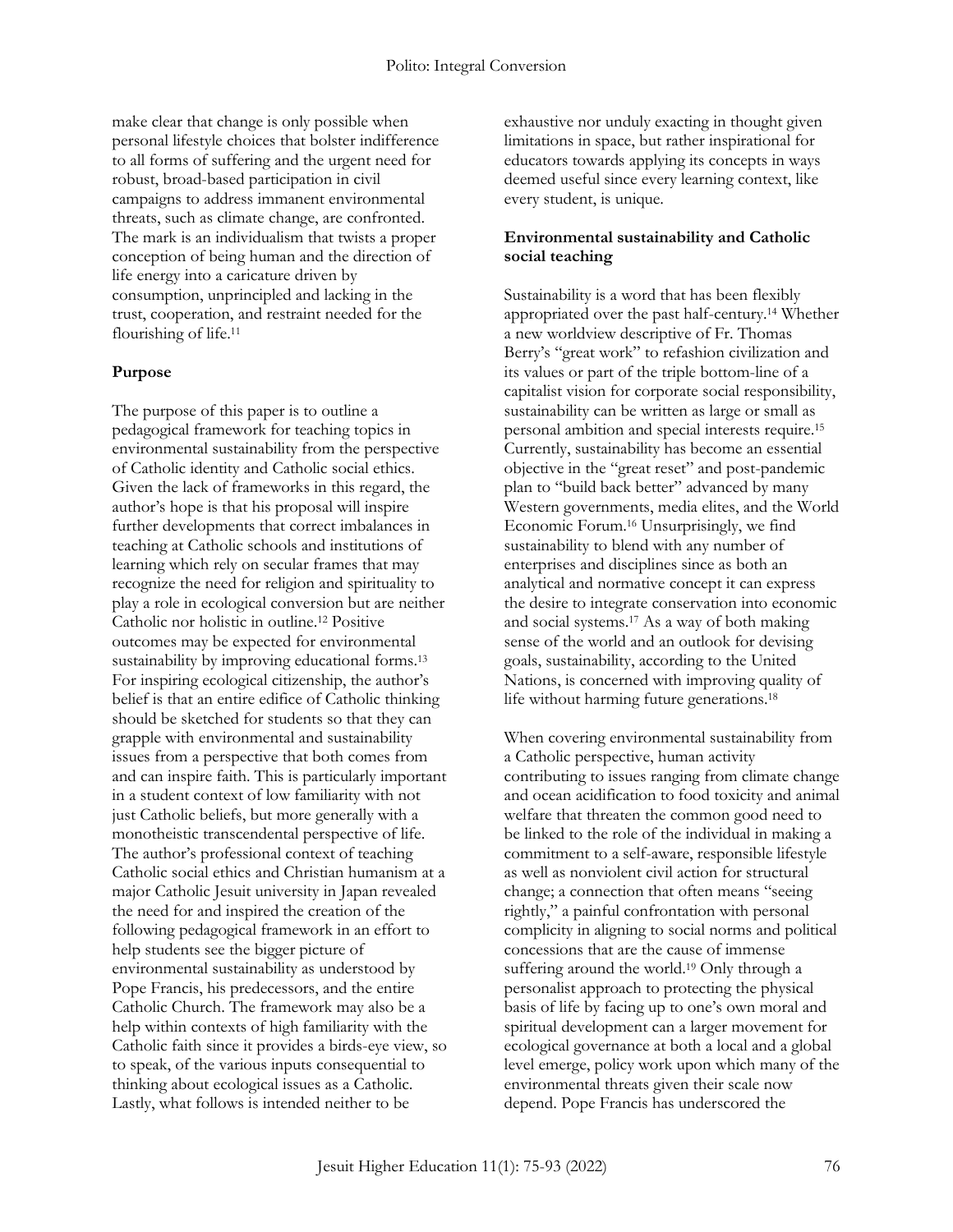importance of environmental education that would "instill good habits" for ecological citizenship.<sup>20</sup> He has repeatedly contrasted a "throwaway culture" with a "culture of encounter and ecological conversion" that would protect people and nature as a "new work of mercy,"<sup>21</sup> educating for a "culture of care as a path to peace."<sup>22</sup> Celebrating the fifth anniversary of Laudato Si', he writes,

the principle of an ethics of care entails radically reversing the prevailing technical model that identifies training with education and views the process of education merely as the acquisition of conceptual and procedural knowledge, under the assumption that scientific expertise alone is sufficient for proper action.<sup>23</sup>

Francis' immediate predecessor, Pope Emeritus Benedict XVI, emphatically spoke of education that leads to "far-reaching decisions" about changes in life-styles since environmental protection, human development, and global security are necessarily linked.<sup>24</sup> Saint Pope John Paul II, throughout a pontificate lasting nearly three decades, spoke of human responsibility and care of the environment as a duty toward the Creator for the preservation of the world.<sup>25</sup> Further, his Apostolic Constitution on Catholic universities, *Ex Corde Ecclesiae,* makes clear that protection of nature is part of an urgent call of responsibility for Catholic higher education in service of international peace and political stability.<sup>26</sup> Lastly, released just prior to the pontiff's death, "Chapter Ten: Safeguarding the Environment" of the *Compendium of the Social Doctrine of the Church* states that humanity is faced with a challenge of caring for the environment as a duty to uphold the common good and universal order established by God.<sup>27</sup> Environmental sustainability therefore has increasingly become recognized as one of the clarion calls for Catholics in the twenty-first century. In fact, the Catholic Church since the Second Vatican Council has slowly yet systematically grown its teaching on the relationship between nature, culture, and persons based on Biblical concepts such as stewardship and justice.<sup>28</sup> A full appreciation of the meaning of said concepts should include both personal and organized collective engagement for social

transformation informed by a Christian ethic of nonviolent solidarity for the common good as demonstrated by Saint Pope John Paul II's heroic fight against communism in Eastern Europe.<sup>29</sup> Erica Chenoweth and Maria J. Stephan in *Why Civil Resistance Works* point to the success of such nonviolent action in creating "much more durable and internally peaceful democracies."<sup>30</sup> We may infer in this regard from the "Pastoral Constitution on the Church in the Modern World," *Gaudium et Spes*, that every nation and citizen is called upon to advance the protective charge laid upon humanity for the health of the planet given the growing interdependence of humanity chiefly through technological advancement as the proper response to "the signs of the times."<sup>31</sup>

### **Catholic higher education in Japan**

Since this paper comes from the author's experience teaching in Catholic Jesuit higher education in Japan, a brief word about context is in order. This paper presents a framework for teaching environmental sustainability from a Catholic faith perspective in Japan given the influential presence of Catholic secondary and post-secondary education in the country, and the economic and technological prowess of the Japanese nation for the future of world affairs. It accounts for an understanding of nature and humans within the spiritual tradition of Catholic Christianity which from Saint Francis Xavier to Pope Francis continues to be an important voice in Japanese society.<sup>32</sup> Such a framework provides what this author calls "the necessary terms of reference" needed for classroom instruction in Japan where Catholic concepts, such as a transcendental understanding of human destiny, the dignity of all persons, and the idea of the common good are frequently unknown. With eighteen colleges and universities alongside 114 high schools, Catholic education in Japan is widely esteemed for its quality and contribution to Japanese society.<sup>33</sup> The selection of materials has been strategic in building an argument for engagement based upon Catholic convictions regarding the nature and destiny of persons and the need for conversion understood as responsible growth in self-determined being expressed in a functional struggle for change on personal and political levels. Although Catholic and even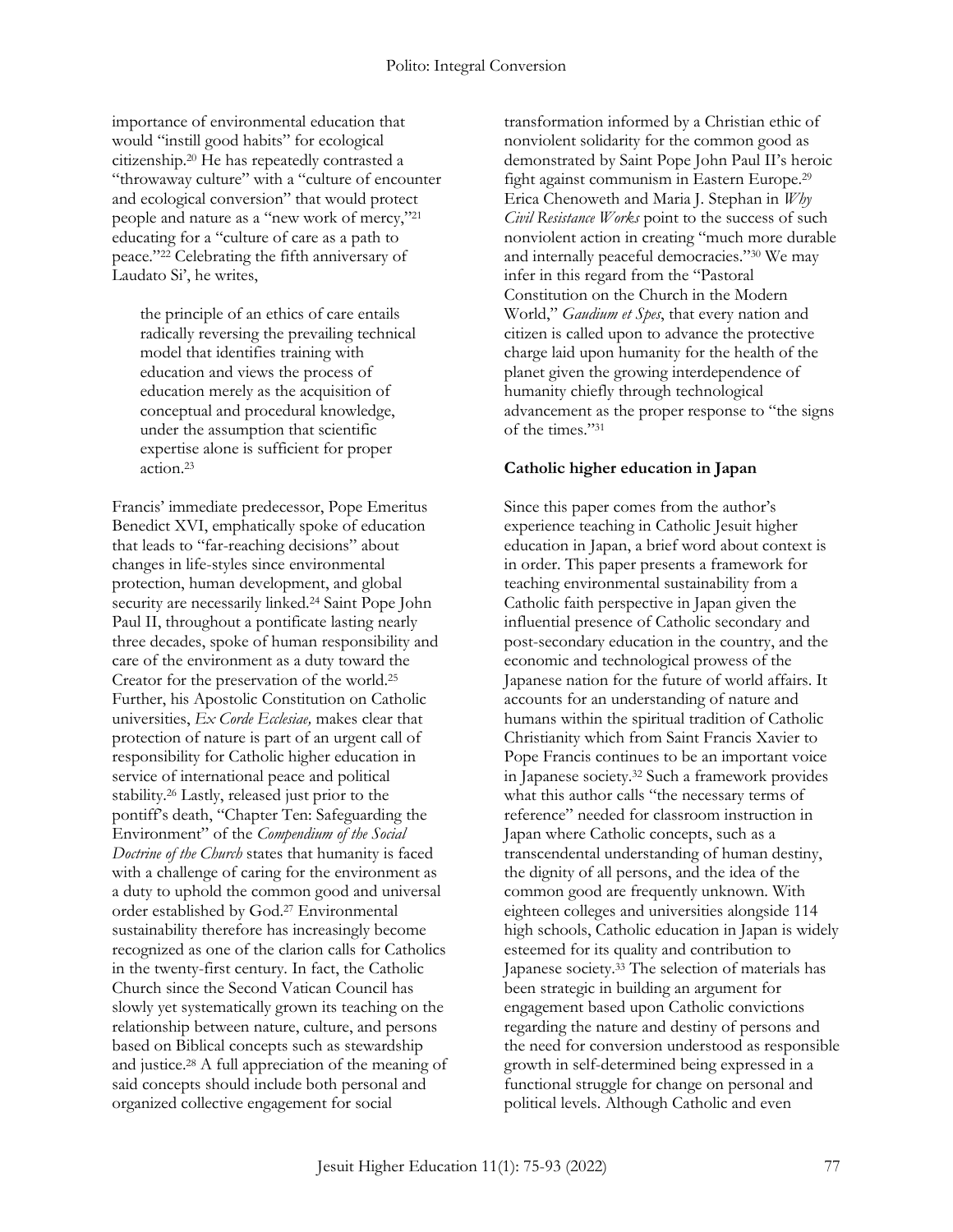Christian students are a minority in Japan, Catholic colleges and universities nevertheless have an obligation to fulfil their institutional mission by teaching, at least within areas of ethical formation, from the perspective of Catholic faith and morals.

The work of Catholic moral theologian Charles E. Curran has been adopted and expanded upon in order to highlight the essential elements of a Catholic faith perspective, the personalist and interdependent makeup of human consciousness, and the incumbent duties placed upon individuals for acting in the interest of environmental justice. In addition, the sources of knowledge are outlined so as to make clear what is considered when thinking environmentally from a Catholic faith perspective. Lastly, important principles for acting conscientiously in an ecological manner have been taken from the social teachings of the Church, along with concomitant virtues which strongly dovetail with norms deeply embedded in Japanese culture. Social ethics is admittedly a complex subject for students, especially within the context of religious thought. With a basic framework however environmental issues may be presented from a perspective that honors the spiritual reality in which they are rooted.<sup>34</sup>

#### **CST Sustainability Framework**

Framing is an essential part of decision-making since our approach to information is fundamental to the "sensemaking" we enact in trying to understand the complexity of the world.<sup>35</sup> Whether in our personal or professional lives, arranging and interpreting information (sensemaking) so as to make causal and evaluative judgements is part and parcel of exercising our power as individuals enmeshed in patterns of responsibility in a world of social agents.<sup>36</sup> A framework therefore is a tool for evaluating and making reasoned judgements about possible courses of action within power-limits experienced vis-à-vis other agents, access to social and economic institutions, personal values and norms, and physical embodiment. In this way, a framework can function as an aid for reasoning and acting morally within the experience of human boundedness. A framework however can

also help in attending to vital aspects of reality by managing what gets accounted through perception. The right framework therefore should lend assistance in paying attention to and watching out for issues and information relevant to making good decisions. The proposal below is designed with both these functions in mind. It is crafted to be a resource for intellectually conceptualizing environmental problems from a Catholic perspective as well as an aid for calling to mind features of our world and lives that if ignored would jeopardize personal growth, social prosperity, and the health of the planet.

The foundation or heart of this framework is a personalist philosophy for envisioning the moral life within the Catholic tradition of theological ethics applied to issues of environmental sustainability and building sustainable societies: that is, forming ecological consciousness, a sustainability lifestyle, and organized nonviolent resistance in line with Catholic convictions about the value and purpose of human life and creation. Catholic social teaching refers to this as "Integral Ecology."<sup>37</sup> The framework also outlines the horizon or stance which acts as the first step in reasoning from a Catholic perspective, the basic sources for doing Catholic ethics, a relational understanding of theological anthropology, and the major principles of Catholic social teaching important to the formation of an informed conscience and spiritual growth. Finally, the material presented is organized under five "terms of reference" that are intended to categorize and thereby simplify the framework for student acquisition: "Confessing," "Engaging," "Receiving," "Giving," and "Building." Students can imagine the first four words as comprising the molding of the frame, while the final word signals a picture of sustainability to be creatively and intelligently constructed through the pastoral method of "See-Judge-Act." Through personal commitment to sensemaking, both a lifestyle and a path to civil engagement can be forged that reflects moral conversion as a deepening fidelity to patterns of behavior that enhance transcendental authenticity. In other words, establishing a lifelong process of growth in choosing, in the words of Bernard Lonergan, S.J., value (long-term codes of behavior) against satisfaction (short-term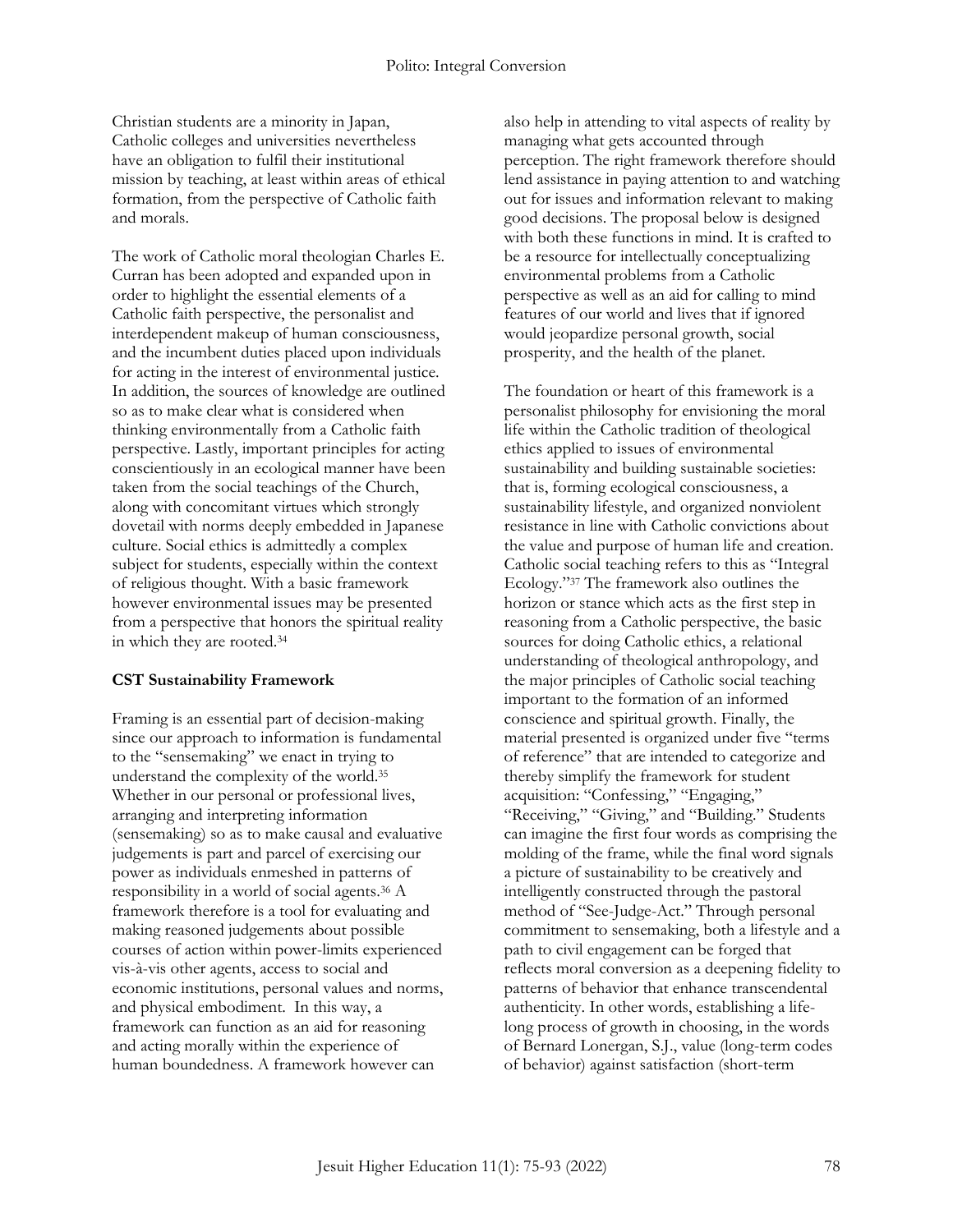

**Figure 1:** CST Sustainability Framework

gratifications), so as to live integrally in an ecological way.<sup>38</sup>

#### **Horizon**

"Confessing" the horizon is the first piece of molding in the CST Sustainability Framework (Figure 1) for environmental education and represents the supernatural trajectory of a Catholic worldview. The horizon or stance is a critical piece in Catholic ethics since the mysteries of the Catholic faith constitute the position from which reality is given meaning and moral discourse is made. Even within secular disciplines however the question of horizon is worth addressing so as to provide a sense of ultimate purpose for scientific research.<sup>39</sup> Following moral theologian Charles Curran, a horizon involving the five-fold Christian mysteries of creation, sin, incarnation, redemption, and resurrection-destiny is broad enough to include an entire faith perspective on reality while being formal enough to ground reflection in orthodox religious doctrine since these five categories of belief are fundamental to the Catholic worldview.<sup>40</sup> A Catholic educator using this framework therefore should have an accurate grasp of these five categories of belief and their importance for the faith tradition of Catholicism as detailed in the *Catechism of the Catholic Church* so as to present them intelligibly and sensitively within a diverse, pluralistic classroom setting. Irrespective of their acceptance by students, a truly Catholic approach to environmental sustainability cannot skirt convictions which should have a profound influence on the way in which Catholics see the world and live their lives. Catholicism is an eschatological religion of tension between the present moment pregnant with the call to faith and responsibility before God, and the

hope in a fulfillment of divine love and justice at the end of time. Those who profess the faith as encapsulated in the creedal statements of the Church hold to these five mysteries as the horizon of belief in Jesus Christ and therefore are guided by the normative power they possess for appraising value and forming commitments that demonstrate growth in both virtue and holiness. Although it is beyond the scope of this paper to articulate the ways in which these mysteries can inform moral reflection on environmental issues, they nonetheless demarcate a boundary for what is truly Catholic once their theological meaning is unpacked and properly used in the construction of moral claims.

#### **Sources**

Four sources are drawn upon in the discipline of Catholic ethics, which mutually relate and apprise one another in the act of critical analysis: sacred scripture, Church tradition, reason, and contemporary experience. These comprise the "quadrilateral" of authority necessary for holistic Christian teaching and learning.<sup>41</sup> A rough sketch of these four sources will be given below from a Catholic perspective since "Engaging" constructs the second side of the frame.

#### *Sacred scripture*

While sacred scripture refers to the Bible as the principle source for revealed knowledge of God and God's purposes for human beings, Christians disagree on the weight of contribution the texts of the Bible should have in formulating answers to ethical questions. Some churches and theologians typically place great emphasis on a literal reading of the inspired texts, while other denominations,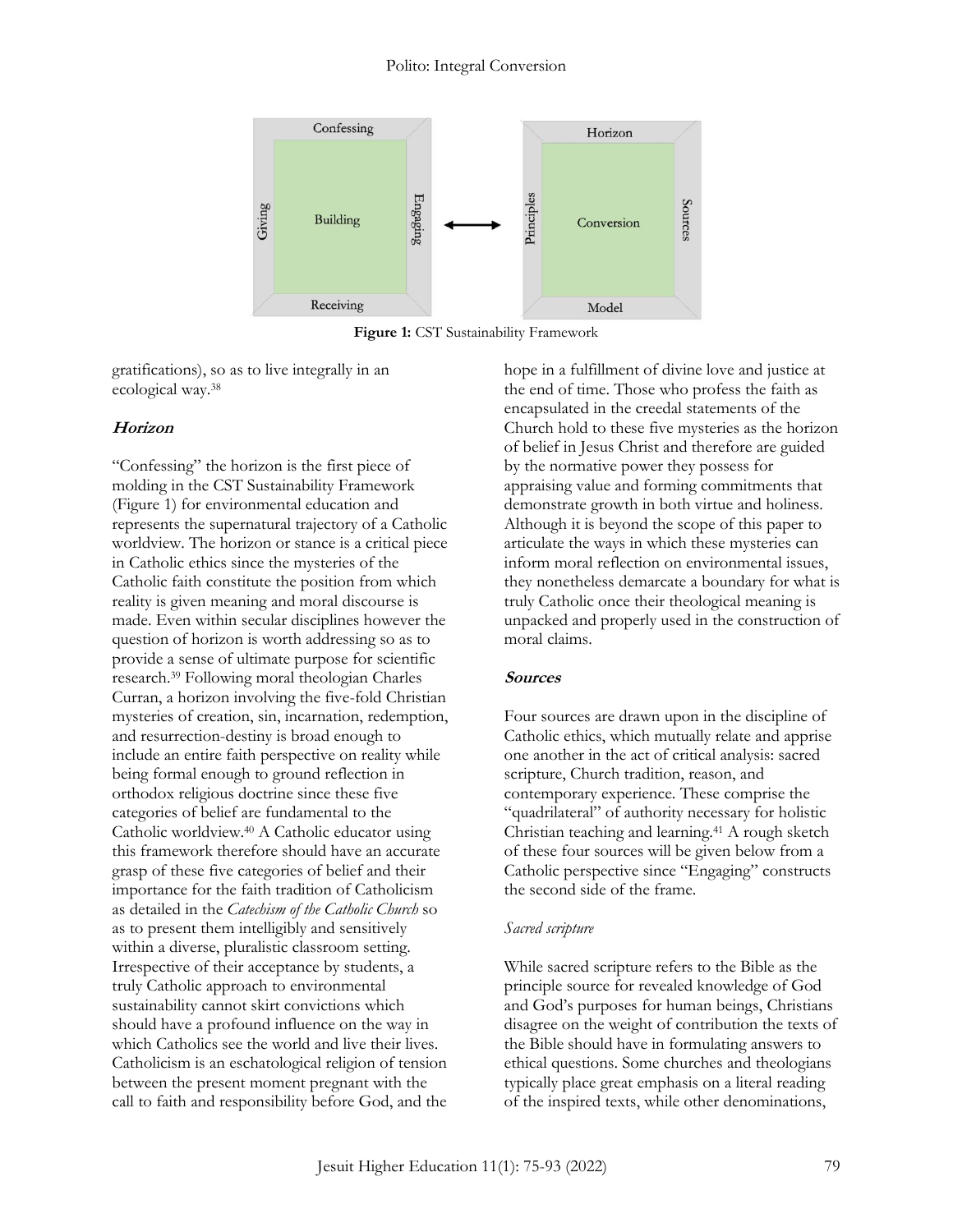such as the Roman Catholic Church, take a more mediated approach to their use.<sup>42</sup> The literary complexity of the Bible, including the construction of the canon itself, does not lend itself in many cases to simple consensus or blanketed agreements among believers as history has shown. A fruitful inquiry into sacred scripture as a source for moral guidance will therefore consider a number of different factors in constructing a hermeneutical approach that is in line with broader religious convictions and accepted facts within any ecclesiastical community. From a Catholic perspective, the use of sacred scripture as a source for environmental ethics will in the very least stress content that reflects human stewardship, a sense of reverence for creation, and a sacramental understanding of the earth as a sign of God's presence, power, and love as taught in the *Catechism* as well as other key pastoral documents aimed at educating the laity, such as those comprising the social teachings of the Church.

#### *Church tradition*

While Church tradition refers to the collection of beliefs and practices formative of ecclesial identity and behavior, Catholics understand tradition generally as a sacred reality handed down and enunciated through the Church's Magisterium, its official teaching office exercising authority under the Pope and bishops. In this way, the Catholic Church recognizes a second source of revealed truth correlated to sacred scripture upon which it relies for wisdom and knowledge in its teaching, making up a single deposit of the word of God normative for faith and morals.<sup>43</sup> Tradition in Catholic moral theology therefore is a living stream of information and inspiration that is ongoing in the life of the Church as it seeks to meet new issues arising within each generation. Considering environmental sustainability, Church tradition as a source for moral reflection will mean attending to those documents and statements offered by the Church in its official teaching capacity in addition to sacred scripture that spotlight environmental concerns in connection to personal lifestyle choices, the application of technology, and global development, to name a few. In the past several decades through the writings and speeches of Saint Pope John Paul II, Pope Emeritus Benedict XVI, and Pope Francis,

several important advances have been made in Catholic social teaching that articulate a burgeoning position on environmental concerns culminating in Pope Francis' aforementioned encyclical, *Laudato Si',* and more recently in the 2019 synodal text, *Amazonia: New Paths for the Church and for an Integral Ecology,* and the postsynodal Apostolic Exhortation, *Querida Amazonia.* Approaching the topic of environmental sustainability from the perspective of Catholic faith will mean incorporating thematic elements of these materials into the curriculum to guide reflection.

#### *Reason*

Reason employed in the analysis of complex problems can make use of both inductive and deductive approaches to problem solving. The Catholic Church historically has favored mainly a deductive approach called natural law reasoning, which implies that God's purposes for creation can be drawn from the structure and configuration of reality open to human intelligence.<sup>44</sup> Catholic theology has always insisted on the ability of reason to make valid judgements for guiding behavior based upon the purposes of God discerned in the natural world. Reason however as a source for moral reflection also involves drawing upon secular disciplines of learning not based in or dependent on divine revelation as material to consider in developing moral instruction. The scientific study of environmental systems and the biosphere therefore is an additional path of exploration in discovering God's will for human life when aided by sacred scripture and Church tradition as directed by the Magisterium. The Catholic Church sees faith and reason as engaged in a non-contradictory partnership working for the elucidation of God's will for human life. Material supplied by secular disciplines, like their divine counterpart, require careful interpretation and discretion in determining usefulness for moral reasoning in no small part because human knowledge always remains partial and incomplete, mostly locked into pragmatic application.<sup>45</sup> In addition, the ultimate purposes of God concerning human destiny are disclosed by revelation alone. For environmental sustainability in the classroom, where students are encouraged to follow broadly in their considerations the positions laid down by the Church, specialized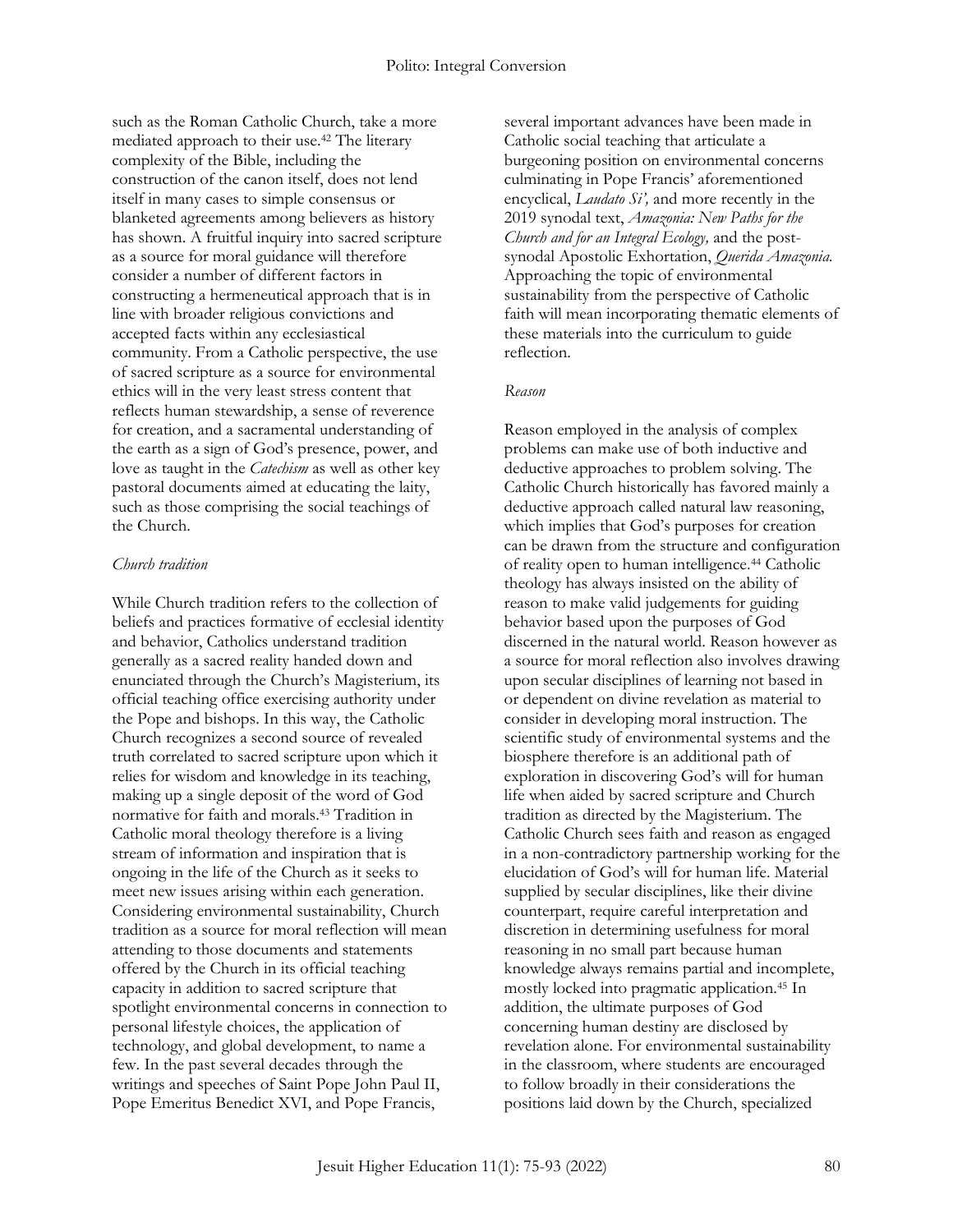knowledge from scientific and sociological disciplines should be met with a spirit of prudent restraint, for example, in hypothesizing solutions involving the application of technology or nondemocratic governance controls that may violate the dignity of persons. As John Wargo, professor of environmental policy, risk analysis, and political science at the Yale School of Forestry and Environmental Studies, notes,

knowledge of the risks associated with technologies and products normally lags far behind recognition of their benefits … there has been little incentive to speed up the discovery of risks so that policy makers and consumers can weigh the costs and benefits before using a product or technology.<sup>46</sup>

#### *Contemporary experience*

Over the past half century, an inductive approach to ethical issues is being increasingly recognized by the Catholic Church as contemporary experience is gaining acceptance as an important component of sensemaking in moral reflection.<sup>47</sup> The use of experience however requires an informed and critical process of discernment in order to relate practical knowledge and intuition to the normative teachings of the Church. The rise of inductive methodology, whether by the theologian or lay person, signals a greater recognition and understanding of historicity, that is an awareness of the complexity of life as it is lived by persons enmeshed in a material world of contingency and limitation as well as the potential validity of information and learning acquired by persons on the subjective plane of existence (interiority). The recognition of the importance of experience in moral reasoning however is not an endorsement of relativism or ambiguity by the Catholic Church.<sup>48</sup> The Church continues to insists on the objectivity of truth, while acknowledging a "law of gradualness" in pastoral ministry.<sup>49</sup> Psycho-moral development varies in persons limiting the ability to recognize or accept truth and progress towards virtue. Weaknesses imposed on human nature by finitude and sin necessitate proper formation of conscience through both sound instruction and a humility that consents to and is attentive of the role the Magisterium performs in the service of faith. Concerns for the natural environment can be elicited through a general awareness of the

decline in living conditions around the planet that are part of contemporary experience. Everything from air pollution and extreme weather events to the toxicity of food and drinking water is becoming increasingly apparent as information is disseminated across societies and met by the heightened alertness of concerned citizens.

#### **Model**

The next piece of molding is "Receiving" the model. This boundary has to do with laying out a general formulation of Catholic anthropology which is interdependent and relational, temporal yet transcendent, and operative on both the objective and subject poles of human existence.<sup>50</sup> The label "Receiving" points to the necessary reception of this description of human ontology as a mode for conceptualizing the dignity of personhood and modeling Catholic ethics. Although "Receiving" is but a single side of the frame, its purpose is to supply the approach by which an account can be given of the moral life from a Catholic perspective. Historically, Catholic theology has appropriated different models in its social and moral teachings.<sup>51</sup> The adoption of a single model by no means eliminates the advantage or even need for other models given the complexity of human relations when doing ethical analysis. Deciding on a single model however as a component of a framework for teaching environmental sustainability lends the advantage of clarity since it can be used consistently across related topics. In keeping with a style of reflection more accessible to students today, an inductive approach that highlights the dynamics of interpersonal and interspecies relations should work best. The relationalityresponsibility model supplies a proper Catholic anthropology, an explicit recognition of historical consciousness, and adequate support for the great diversity and complexity of a globalized, shrinking world, while also stressing human connectivity and free agency in formulating positive action.

Curran's model asserts the Catholic belief that persons exist within and are defined by a mode of relational consciousness established by the presence of God, neighbor, self, and the societal and natural environment of the world (Figure 2). In addition, persons also live in the context of history, a personalized experiencing of time (past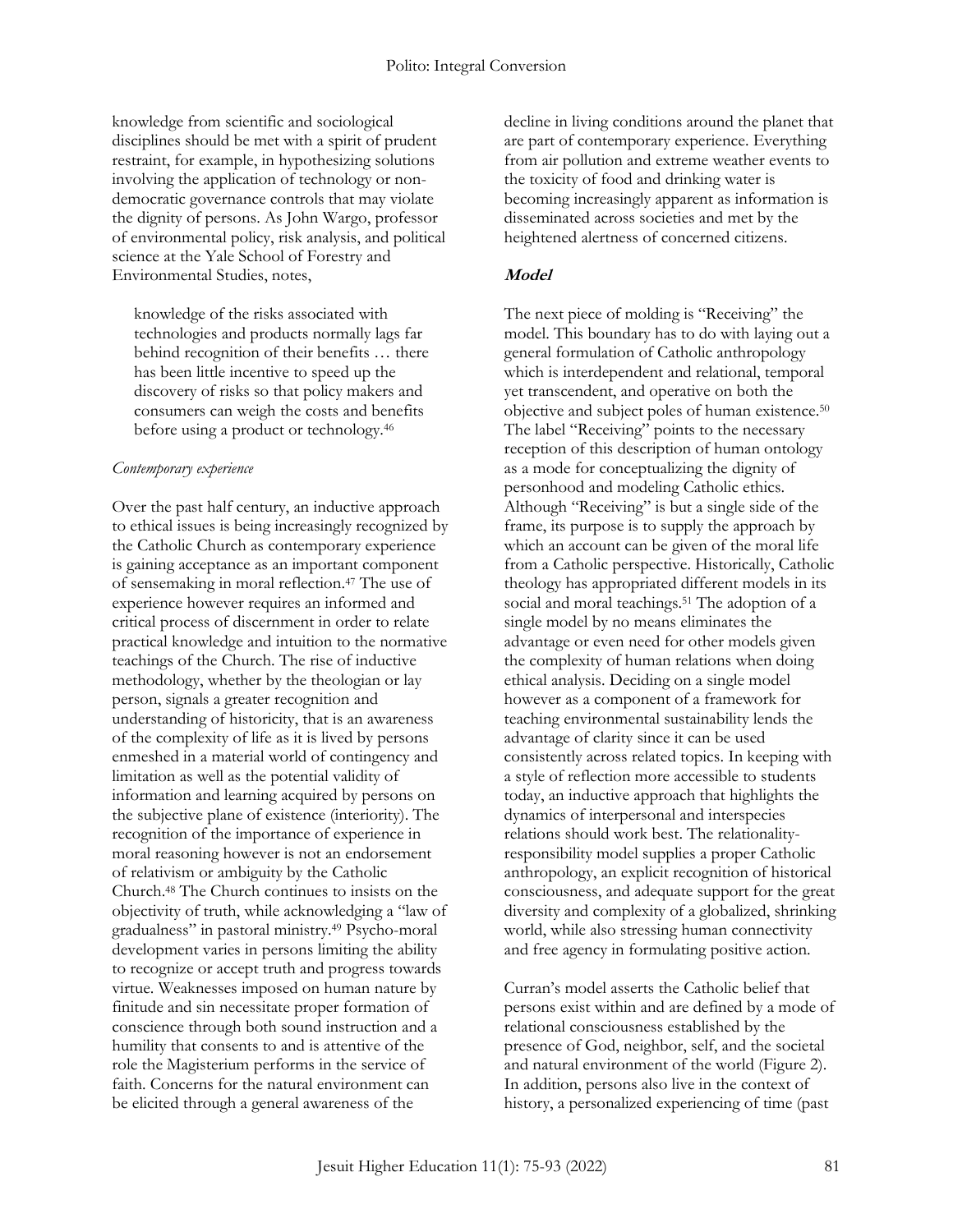and future) that imparts additional boundedness to the individual subject. Finally, the possession of agency, that is the power to act and produce effects in a world of contingency, raises the matter of responsibility, especially since power is amplified through myriad forms of human organization, that is, collective action.<sup>52</sup> Accordingly, Curran's model attempts to explain what relating responsibly to God, neighbor, self, and world might look like in a human life. It will involve all of the following steps:

1) Initiating action as well as reacting to the actions of others toward us in accordance with an interpretation of what is going on;

2) With a willingness to be accountable by taking responsibility for actions and interpretations in their intended and unintended effects;

3) While being committed to solidarity, which is the Catholic virtue of social charity that works for a just distribution of both material and spiritual goods among all people.<sup>53</sup>

When a person is attentive and responsive to action, situation, and context in solidarity with others that person is attempting to be present in such a way that their full being is engaged, actualized by their power of free agency directed towards the common good. Conversely, when these three steps are not translated into a pattern of living, a decline in moral consciousness is experienced which manifests as a breakdown in healthy relationality; that is, a relatedness that fosters spiritual growth.



**Figure 2:** Relational Dimensions of Personhood

The key for presenting the model to students is to make clear that the form of agency (i.e. free action) being discussed necessitates a disposition of awareness, readiness, accountability, and commitment by the individual towards both the subjective and objective dimensions of existence. The model therefore seeks to capture something of the dynamic quality of persons as agents seeking to use power responsibly within the time and place of history in which they exist.<sup>54</sup> In doing so, locating and choosing the good in a world of interdependent relationality where outcomes are uncertain is a struggle to "see, judge, and act" responsibly before God, neighbor, self, and world thereby closing the contradiction between the call to holiness and divine destiny on the one hand and the historical influences which drag people down on the other.<sup>55</sup> The struggle however when tackled with an attitude of humility elicits selfdiscovery since disclosure and growth require uncovering and moving past biases and toxic relationality as well as a continual development in knowledge.<sup>56</sup> By focusing on agency-in-relation, the model also brings out the need for moral conversion of individuals in their basic orientation and fundamental commitments, according to Curran.<sup>57</sup> Vertical or transcendental freedom is exercised in and through categorical choices faced alongside others, in historical time. When measured by virtuous standards of behavior, such as modeled by the lives of the Church's saints, action releases a person from a purely selfcentered existence thereby raising the integrity of life before God.<sup>58</sup> The issue then is self-possession through self-determination; a hero's journey with the imperative to "*Become* fully what you already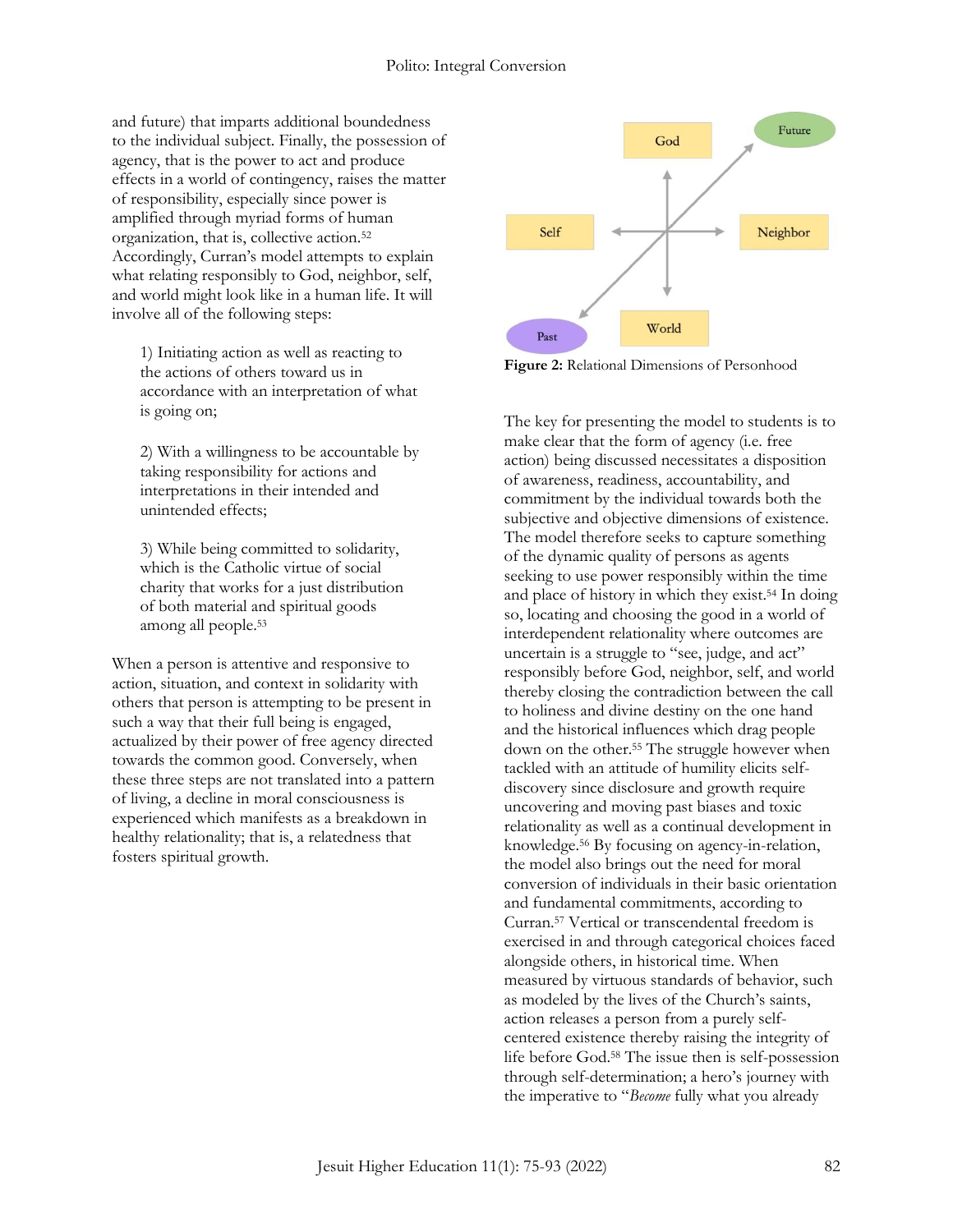*are*, in the deepest, most authentic longing of your nature."<sup>59</sup>

#### **Principles**

Practicing virtues and choosing values as standards of conduct over short-term satisfactions is a life-long process of moral conversion guided by sound principles. Individuals are at their best when their power of agency is allowed to be formed and directed by criteria that move behavior towards outcomes that support mental and spiritual growth. Since many basic moral concepts are also shared across cultures, some principles esteemed by the Catholic Church can find acceptance by those adhering to other enduring religious or philosophical systems.<sup>60</sup> The five major principles of Catholic social teaching human dignity, solidarity, the common good, subsidiarity, and justice—together provide a basis for transformational practices and habits (i.e. virtues) that structure and deepen the relational dimension of life as well as being identifying markers for the experience of moral conversion and group belonging.<sup>61</sup> "Giving" principles therefore is the final side of the frame through which reflection is made on environmental problems because personal commitment through emotional engagement to a sustainability lifestyle is necessary for achieving sustainable societies.<sup>62</sup> In learning about environmental sustainability from a Catholic perspective therefore, recourse to CST principles serves the purpose of building bridges between moral theology and other disciplines by reflecting on the value and meaning of human ingenuity and ambition as well as the proper utilization of knowledge vis-à-vis Christian virtues.<sup>63</sup> As traditional standards of habit formation that focus on the evolution of the individual in relation to God, neighbor, self, and world, in time, CST principles emphasize growth in personal character. The material selfexpressionism and hyper-consumerism of modern culture, eclipsing the pursuit of transcendental values, can only be restrained by a reversal in sensemaking. The framework of consequentialist utilitarianism and instrumental efficiency that currently guides much decision-making today is incapable of producing outcomes that are healthy for individuals or the planet in the long-term.<sup>64</sup>

Additionally, although the classic list of theological (charity, faith, hope) and cardinal (prudence, justice, fortitude, tolerance) virtues aids catechetical instruction in Catholic morality, there are many more attitudes and dispositions that "dispose all the powers of the human being for communion with divine love" which can be deduced from CST principles.<sup>65</sup> Since the author's teaching context is in Japan, in addition to a basic understanding of the wisdom of the aforementioned principles, the following five virtues of "harmony," "moderation," "respect," "simplicity," and "cooperation," gleaned from the aforementioned five CST principles and read in light of the sixth chapter *Laudato Si'* on "Ecological Education and Spirituality," are introduced as habits supportive of environmental sustainability that are also deeply rooted in Japanese culture. Each virtue is descriptive of behavior conducive to environmentally conscious living when sensemaking is supported by the other three sides of the frame. They are a set of standards of care and attention that can urgently remind students to be present to reality in such a way that illusion is counteracted and "structures of value" are built up incrementally over time.<sup>66</sup> Principles, together with Horizon, Sources, and Model, completes the Framework Components (Figure 3, below) of the CST Sustainability Framework (Figure 1, above).

## **Building**

Integral ecology is Pope Francis' more inclusive understanding of the theme of human development promulgated by his predecessors, especially Pope Emeritus Benedict XVI.<sup>67</sup> Recognizing the profound interdependency of humans with their natural environment, Francis wishes to encourage "new convictions, attitudes, and forms of life" that reflect a resolve to live sustainably upon the earth as humanity's common home.<sup>68</sup> "Building" therefore is the final goal in sensemaking since, as mentioned above, the purpose of a framework is ultimately to aid decision-making at both the private and civic levels of an individual's life. "Integral Ecology" is a process of authentic human development that "includes efforts to bring about an integral improvement in the quality of human life."<sup>69</sup> An important consideration in this regard is the Pope's preference for the inductive methodology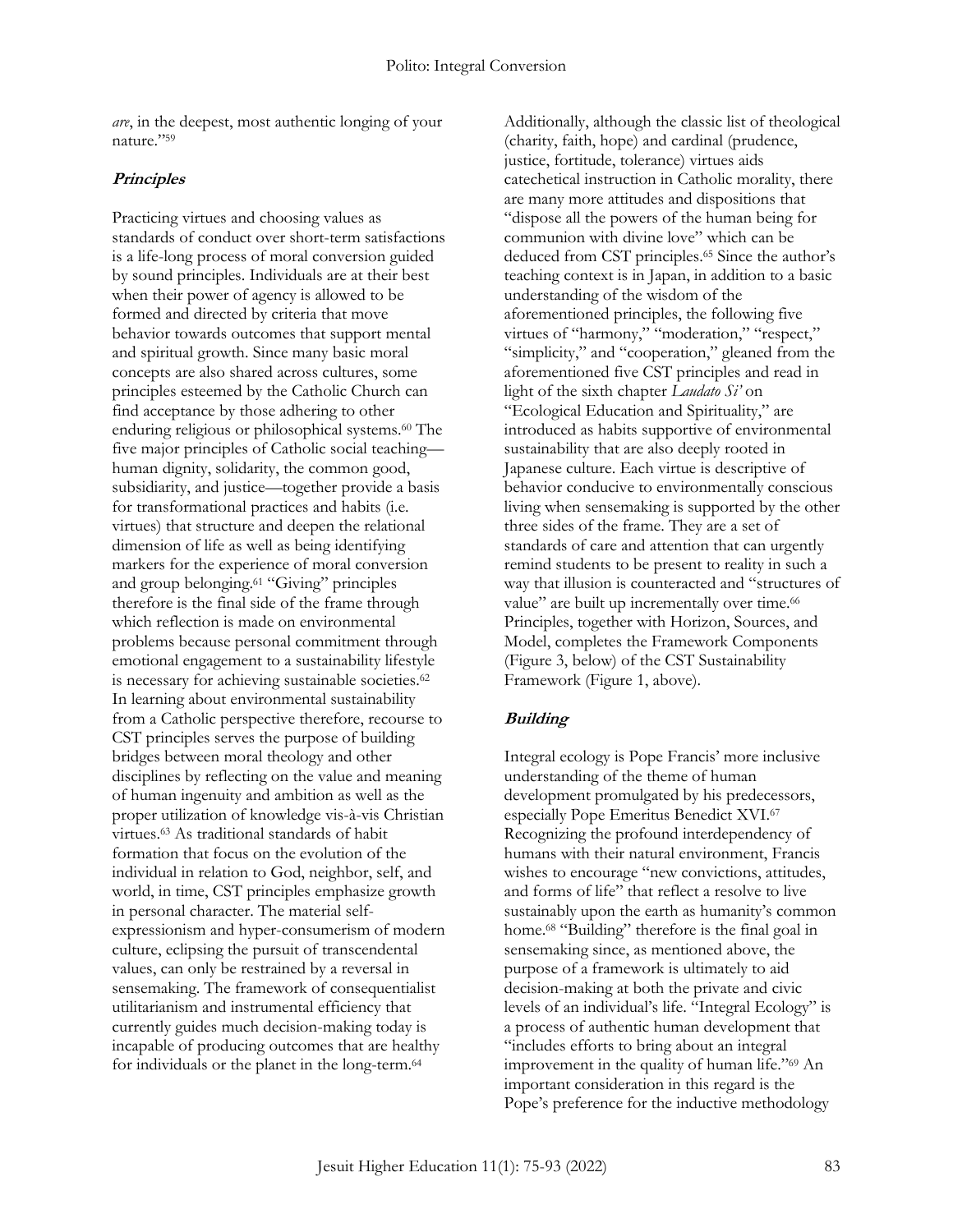#### Polito: Integral Conversion

| Horizon              | <b>Sources</b> | Model    | Principles    |
|----------------------|----------------|----------|---------------|
| Creation             | Scripture      | God      | Human Dignity |
| Sin                  | Tradition      | Neighbor | Solidarity    |
| Incarnation          | Reason         | Self     | Common Good   |
| Redemption           | Experience     | World    | Subsidiarity  |
| Resurrection-destiny |                |          | Justice       |
|                      |                |          |               |

|  |  |  | Figure 3: Framework Components |
|--|--|--|--------------------------------|
|--|--|--|--------------------------------|

"See-Judge-Act" first developed by Cardinal Joseph Cardijn (1882 – 1967) for his Catholic Action groups, later adopted and expanded upon by many Catholic ecclesial communities and liberation theologians of Latin America.<sup>70</sup> A personal style of the "See-Judge-Act" method used by Francis prioritizes employing the best scientific resources to study problems in context (seeing) before moving to formulate through dialogue responses (actions) considered to be in accord with the spiritual and moral convictions of the Catholic faith (judgements). In this way, a consideration of secular sources and contemporary experience is the first step in developing an understanding of the available data prior to considering knowledge from sacred scripture and Church tradition for making moral judgements and devising courses of action. Within the conceptual framework outlined in this paper however the "See-Judge-Act" methodology, occupying the center of the frame, takes on greater pedagogical depth and breadth. "Seeing," as an initial movement towards "Building*,*" becomes a multi-faceted process of gaining intellectual awareness whereby a spiritual worldview, all sources of human knowing within Catholicism, a relational understanding of personhood, and normative principles are brought together and accounted for in studying the best social and scientific data of each environmental issue. The next step, "judging," is a deliberate process of discernment in which what is and is not only individually possible, but ultimately worthwhile in terms of outcomes, temporal and

eternal, is dynamically thought through. Judging is what might be called, "second-level thinking," to borrow a phrase from financial investor Howard Marks.<sup>71</sup> The purpose is to creatively come up with strategic "action" that makes a meaningful effort to live responsibly before God, neighbor, self, and world in building an environmentally intelligent society based on the urgency reflected in current scientific data. Accordingly, what might be implicit within Pope Francis' approach at the second stage of judgement, since it is there that recourse is made to the sources of Catholic moral theology, is rendered explicit by the framework for learning about sustainability in the classroom. For teaching, the advantage of the framework is not only that the entire scope for thinking ethically from a Catholic perspective about integral ecology is clearly laid out, but also that select indicators or principles from the Catholic moral tradition are given for what sustainability on the personal and social levels of being should involve. According to Cardinal Walter Kasper, many people today possess a "virtually pathological delusion" of their own innocence when considering social problems.<sup>72</sup> By rendering explicit the components of Catholic morality (Figure 3) and their convergence in the process of "Building" (Figure 4, below), a landscape is created conceptually within which environmental problems can be personally explored and positive student sentiments changed into constructive social and political action for what Pope Francis calls, "true integral conversion."73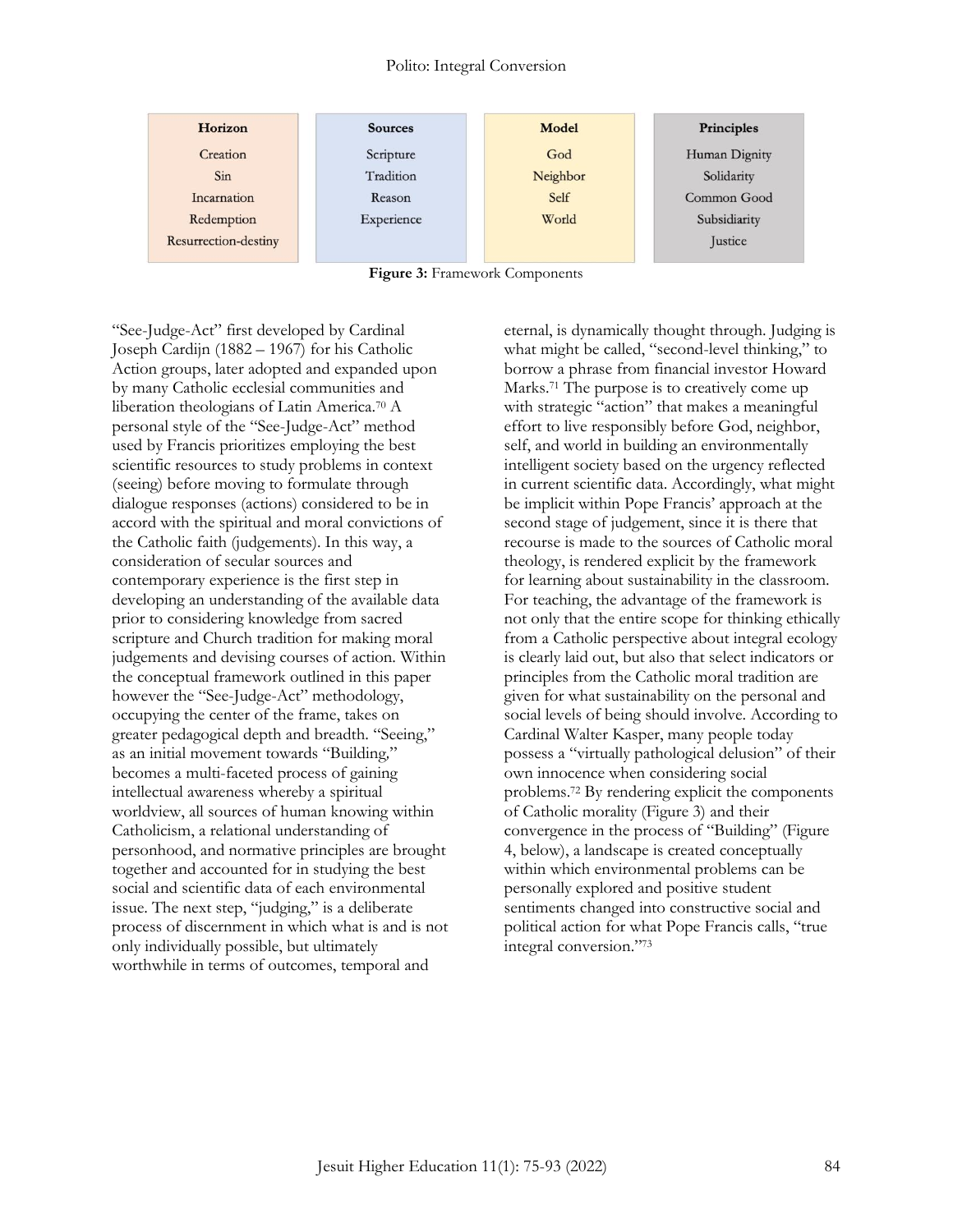#### Polito: Integral Conversion



**Figure 4.** Integral Sensemaking

"Confessing" a *horizon* of ultimate meaning, "Engaging" all *sources* of human knowing from a Catholic faith perspective, "Receiving" a *model* for being human, and "Giving" to the world *principles* through our conduct in the world that support healthy growth, every environmental problem can be explored from a unifying relational angle that is distinctly Catholic whereby taking responsibility for complex global challenges becomes a real, personal choice in favor of civic engagement (Figure 5). Generational justice, the requirement of dealing responsibly with natural and social resources for the future of humanity, requires the complementary principles of subsidiarity and solidarity, which in Catholic social teaching promote both self-help and human interdependency.<sup>74</sup> The "constructive disposition" favored by Pope Francis for the Church in dealing with difficult pastoral matters is equally appropriate for ecological education where "what is lacking in a situation" for students in terms of the power to change the world will be all too clearly felt.<sup>75</sup> Focusing on identifying and making lifestyle changes towards greater ecological conversion while studying environmental issues is ultimately an act of leadership whereby a legacy is envisioned that springs from personal beliefs and actions.<sup>76</sup> When complimented by a proper understanding of the politics of nonviolent action, creative civil resistance campaigns can elicit from others the noncompliance required for successful change.<sup>77</sup> The environmental crisis is ultimately an anthropological crisis in the eyes of the Catholic Church, one in which persons endowed with unconditional dignity are being turned into instruments of consumption to fuel an economy of exclusion and violence.<sup>78</sup>

|                                                                                                   | Confessing/Horizon<br>Creation<br>Sin<br>Incarnation<br>Redemption<br>Resurrection-destiny |                                                                           |
|---------------------------------------------------------------------------------------------------|--------------------------------------------------------------------------------------------|---------------------------------------------------------------------------|
| <b>Giving/Principles</b><br>Human Dignity<br>Solidarity<br>Common Good<br>Subsidiarity<br>Justice | Building/<br>Conversion<br>See<br>Judge<br>Act                                             | <b>Engaging/Sources</b><br>Scripture<br>Tradition<br>Reason<br>Experience |
|                                                                                                   | <b>Receiving/Model</b><br>God<br>Neighbor<br>Self<br>World                                 |                                                                           |

**Figure 5:** The Dimensional Unity and Convergence of the Frame in the "See-Judge-Act" Process

#### **Integral Conversion in Japan**

According to Thomas Massaro, S.J., Pope Francis "is calling for a comprehensive reconsideration of humanity's place in the universe," one which avoids an "exaggerated anthropocentrism" <sup>79</sup> that would prevent constructive engagement with environmental problems. "If social change is to come," writes Massaro, "the kind of change that will empower people around the world to address the threat of environmental degradation, a set of renewed cultural values will lead the way."<sup>80</sup> Indeed, since his election to the papacy in 2013,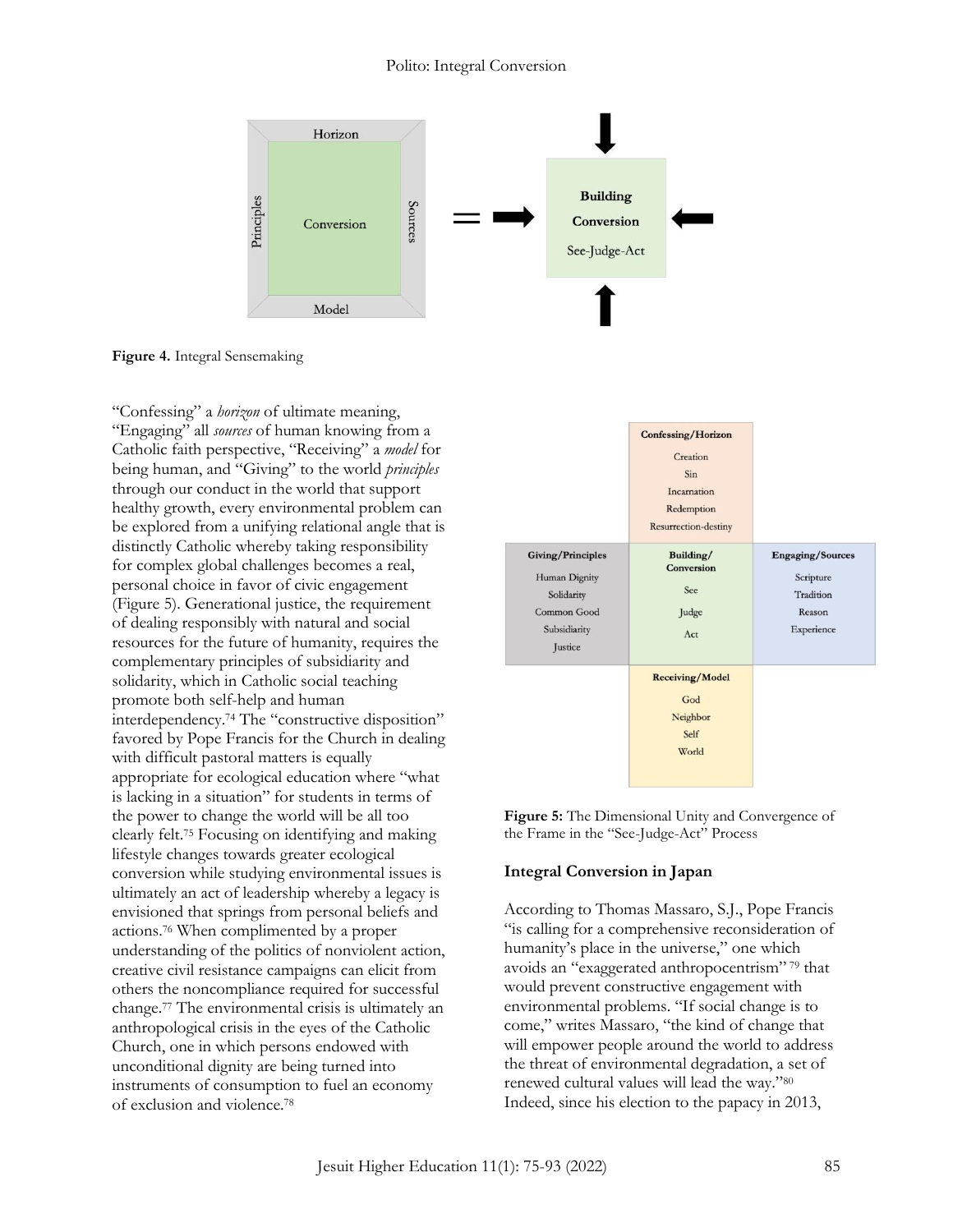the Pope has continued to push for a type of global moral and spiritual conversion to standards that would lift humanity above the selfcenteredness that is destroying the planet. The "culture of care" of which he speaks is both a lifestyle of fraternal communion with others and nature, and an active commitment to political change that honors the Creator and humbly accepts the interdependency and shared responsibility which is the foundation of social life.<sup>81</sup> In his most recent encyclical *Fratelli Tutti,*  the Pope both restates and further develops his convictions of the communal structure of human existence and the accompanying duties it entails, such as building up others and organizing participatory action for the common good. He writes,

Nor can we fail to mention that seeking and pursuing the good of others and of the entire human family also implies helping individuals and societies to mature in the moral values that foster integral human development.<sup>82</sup>

An integral ecology necessitates an integral conversion in human development, a step-by-step transformation in toxic attitudes and behaviors at all levels of relationality. The most formidable enemy in this regard is the wasteful and compulsive consumerism of a "technocratic paradigm" that has spread throughout the world; a pattern of living "which sees everything as irrelevant unless it serves one's own immediate interests."<sup>83</sup> Teaching sustainability from a Catholic perspective therefore necessitates helping students to see environmental problems from a personal angle thereby drawing the connections between conservation and individual lifestyle choices, which, although seemingly insignificant, in aggregate amount to either the disfigurement or protection of the earth.

The enlightenment philosopher John Locke (1632–1704) argued in his *Two Treatises of Government* that the right to self-preservation is a duty imposed upon the individual by divine decree. From this conviction emerged not only a modern conception of the self but a vision of political order and personal liberty whereby the acquisition of private property is a process fundamental to being human.<sup>84</sup> Dominion over

the material world granted by God through the duty to preserve oneself is logically extended however to include the obligation of each individual to preserve all of humankind through both proper government as well as personal freedom.<sup>85</sup> Property, that is, possessions, and their procurement and use, therefore, ultimately should aim at charity since harming others is antithetical to the equality of persons established by the Creator. The use or misuse of the world's resources hinges upon recognizing both the Golden Rule, to "love your neighbor as yourself," as well as the sovereign proprietorship of God, who grants secondary ownership of the gifts of the earth to individuals through their industry for the common good.

Further back in the Western intellectual tradition, Saint Thomas Aquinas (1225–1274) held in the *Summa Theologiae* that possessions as private ownership is a positive right devised by reason building on natural law.<sup>86</sup> The procurement and administration of personal property is a necessary act of human organization without which any semblance of peace would be elusive. The usage of "external things" however contains the provision that the goods of this world ought to be possessed in such a way that a person can "communicate them to others in their need."<sup>87</sup> Beyond sufficiency for self and those under protective care, to deprive others through cupidity is vice opposed to charity and therefore condemned as sin.<sup>88</sup> The right to private ownership, fundamental to the autonomy and development of the human person, as in Locke, is not absolute, but rather subordinate to fulfilling the demands of justice in good stewardship of divine providence.<sup>89</sup> The original source of the world is God who has given dominion to humankind for the sustenance and enjoyment of all.

Both Locke and Aquinas, representative of main currents in Protestant and Catholic Christianity respectively, in their own way stand as two influential giants of the political heritage of liberal democracy and individual rights which despite current pressures hold sway in capitalist economies around the world. Indeed, for these men, as well as for many others who stood in their light, an "integral" understanding of existence that emphasizes relationality and responsibility towards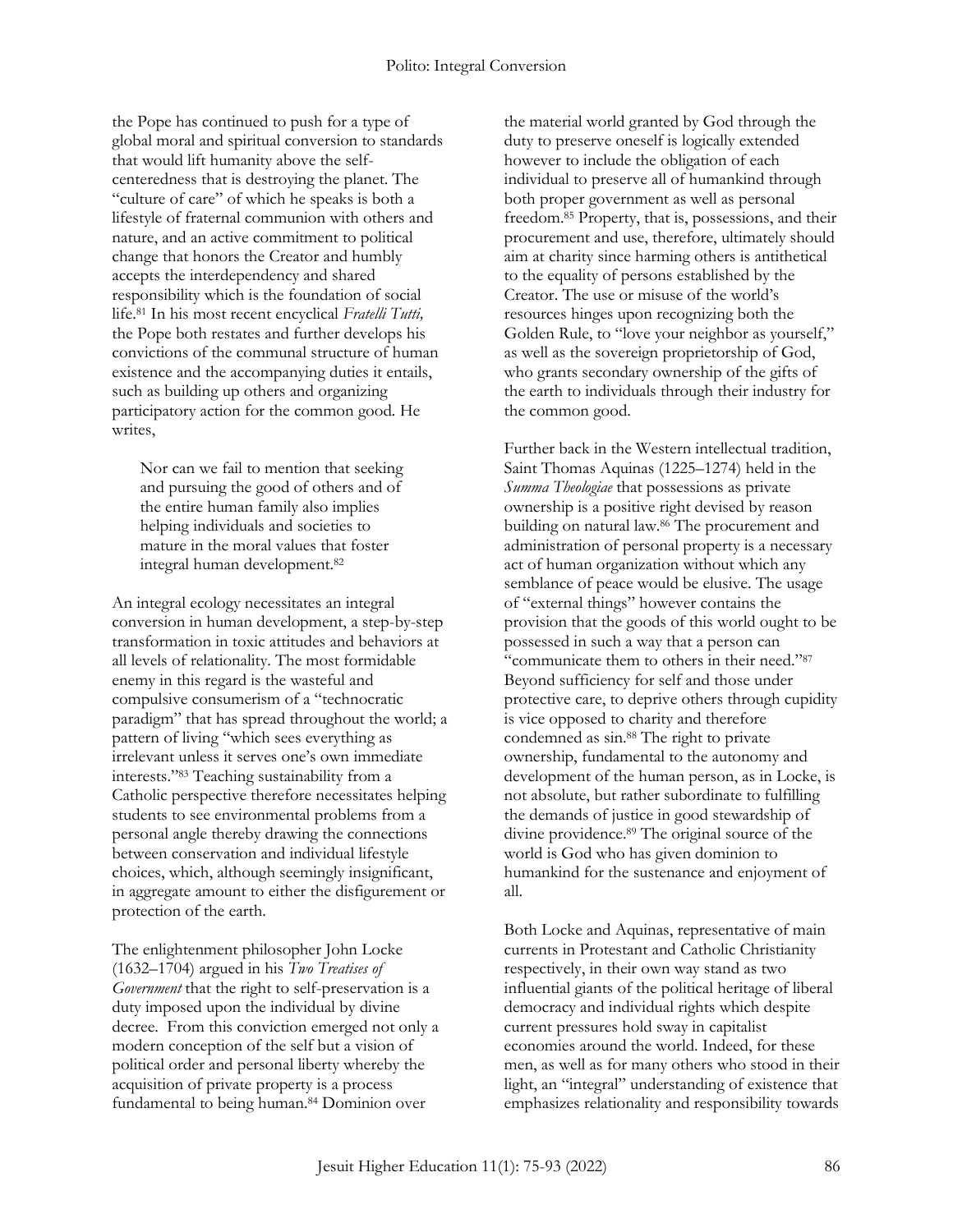others, God, and the natural environment is the foundation upon which social order and individual liberty is both built and maintained. Pope Francis, wishing to remind the world of this heritage, states at length,

For my part, I would observe that "the Christian tradition has never recognized the right to private property as absolute or inviolable, and has stressed the social purpose of all forms of private property." The principle of the common use of created goods is the "first principle of the whole ethical and social order"; it is a natural and inherent right that takes priority over others. All other rights having to do with the goods necessary for the integral fulfilment of persons, including that of private property or any other type of property, should—in the words of Saint Paul VI—"in no way hinder [this right], but should actively facilitate its implementation." The right to private property can only be considered a secondary natural right, derived from the principle of the universal destination of created goods. This has concrete consequences that ought to be reflected in the workings of society. Yet it often happens that secondary rights displace primary and overriding rights, in practice making them irrelevant.<sup>90</sup>

From a Japanese perspective, the diversity of religious traditions and forms within the country has meant in many ways less clearly defined beliefs and creeds.<sup>91</sup> The three ancient traditions of Shintoism, Confucianism, and Buddhism however all stress order and social harmony as the outcome of integral living. The intelligentsia who became the architects of modern Japan, too, emphasized true understanding to be an act of personal engagement with reality that is practical, rather than theoretical, and therefore transformative for society.<sup>92</sup> Ethical decision making in Japan involves more often than not discovering what people share and considering the inter-relationality existing between individuals so as to choose a course of action that will maintain the balance and integrity of the original connections established by nature.<sup>93</sup> Persons exist within the "midst of the interpersonal" which, from birth to death in

Japan, is an ongoing process of being human.<sup>94</sup> A main current in Japanese thought, both classical and modern, is a recognition of an original order or patterning of relationality and interdependency in creation, and that morality involves identifying and living within that order or those patterns for the common good. Community, at all levels, from the family to the nation, is the locus of value in Japan, since as a collective it is both a natural entity and stands in continual need of divine blessing and individual sacrifice for its protection and prosperity.<sup>95</sup>

Although Western consumerist culture has in part made inroads into Japan, the discord that might accompany a rise in economic competition has been largely mitigated by the valuing of unity, modesty, and tolerance embedded in a Japanese way of life, which can be traced hundreds of years back in the nation's history.<sup>96</sup> The twisted image of liberty that is crippling political and social cohesion in many nations has been held in check by a strong tendency to avoid public behavior that may bring about conflict, embarrassment, or shame for oneself and others. Additionally, "in important ways," writes Asian policy analyst Michael Auslin, "Japan privileges order over openness, and stability over opportunity."<sup>97</sup> Its approach to capitalism and liberal democracy therefore has been based on a profoundly different vision than for example the United States, its greatest political ally, in the post-war era. These cultural traits may present a formative barrier for many Japanese with respect to a level of civil engagement necessitated by environmental threats such as climate change. A pessimism and insularity among youth that diminishes personal engagement on important global issues such as climate change has been a more pressing concern in Japan.<sup>98</sup> Catholic education for sustainability in Japan, if it is to be effective, should build upon the strong foundation of communal sentiments deeply rooted in society by referencing standards that are still meaningful for many Japanese today, while speaking of its supernatural faith-convictions. The principles of Catholic social teaching, embodying as they do, "harmony," "moderation," "respect," "simplicity," and "cooperation," express customarily Japanese virtues. They are also part of Pope Francis' philosophy of Christian personalism, and the relationality-responsibility model in Catholic ethics, which insists that sin is a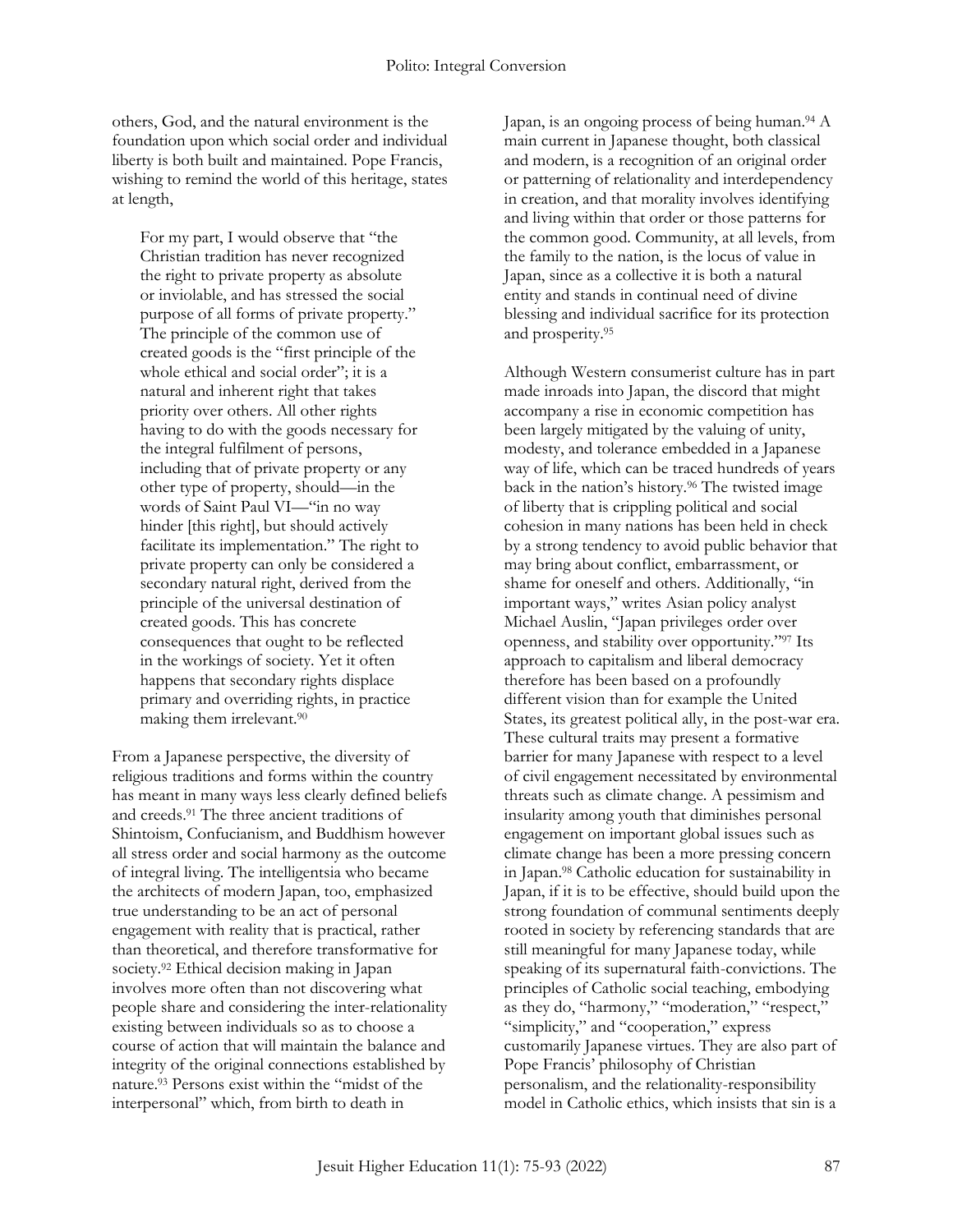movement towards selfishness and selfcenteredness that inhibits the capacity both to hope and to love alongside others towards transcendental fulfillment in God.<sup>99</sup> Integral conversion on the other hand is a process of becoming whole by finding joy through solidarity and spiritual growth. At its best, Catholic education teaches students to frame the challenges of today correctly, to engage in sensemaking that discloses a larger world of charity and dignity, "social friendship," beyond artificial borders and a materialist understanding of life.<sup>100</sup>

#### **Application: Climate Change and the Nexus of Freshwater**

Given the magnitude and complexity of environmental problems, Catholic social teaching with every passing year is attempting to answer the call for a comprehensive response.<sup>101</sup> In the classroom however, coverage of any single environmental issue naturally must be limited in scope so as to be manageable within the context of larger course objectives and intended learning outcomes. What follows is merely suggestive of how the "CST Sustainability Framework" might inform a classroom exploration of freshwater as a planetary resource impacted by climate change.

Freshwater is considered a nexus linking the three pillars of sustainability: people (social), planet (environmental), and profit or prosperity (economic).<sup>102</sup> Alongside energy and the economy as two further nexuses, freshwater and its sustainable use as an essential resource for human communities and cities often transcends artificial boundaries linking urban and rural as well as a nation to others through river systems and catchments.<sup>103</sup> Further, population safety and stability is dependent upon the security of freshwater and its proper management in the face of threats from natural disasters or negative externalities, such as deforestation and climate change.<sup>104</sup> The latter has been called, "the ultimate negative externality."<sup>105</sup> Defined as "a perfect moral storm," a complex interplay of global, intergenerational, and theoretical obstacles has prevented humanity from launching a sufficient worldwide ethical response despite mounting scientific evidence.<sup>106</sup> In addition, tactical effort on the part of industry polluters have been largely successful in deflecting responsibility, thereby

blocking action that would lead to systemic change.<sup>107</sup> The casino-like reality of the situation however holds manifold risks for human and natural systems, especially considering vulnerable runoffs that feed crucial river systems providing freshwater for billions of people.<sup>108</sup> By using the "CST Sustainability Framework," four steps might be taken in examining the critical topic of freshwater in relation to climate change:

1. Explore elements of the Christian creedal stance, such as the meaning of creation and redemption by God and how these activities of the divine are taken up in both the symbolic use of water for salvation as well as its material necessity for sustaining both the human body and all life. In addition, exploring the topic of social sin ("structures of evil") as harmful patterns of activity is helpful for understanding the fallen condition of humanity and the urgent need for measured corrective action.<sup>109</sup>

2. Selectively draw from the quadrilateral sources of scripture, tradition, reason (scientific and other), and experience as support for Christian claims concerning what can be known through faith and reason.

3. Understand how a relational and responsible model of personhood towards God, neighbor, self, and world calls upon the conscience of each individual to make choices that reflect moral and spiritual growth over satisfactions (Lonergan) once knowledge is gained, vis-à-vis the gift of water and a stable planetary environment.

4. Brainstorm and weigh proposals for action, singular and collective, against the five CST principles offered so as to move towards identifying values, articulating lifestyle norms, and making decisions for practical application and transformative action, including nonviolent campaigns with broad-based community membership that can erode the structural dimensions of global injustices (i.e. social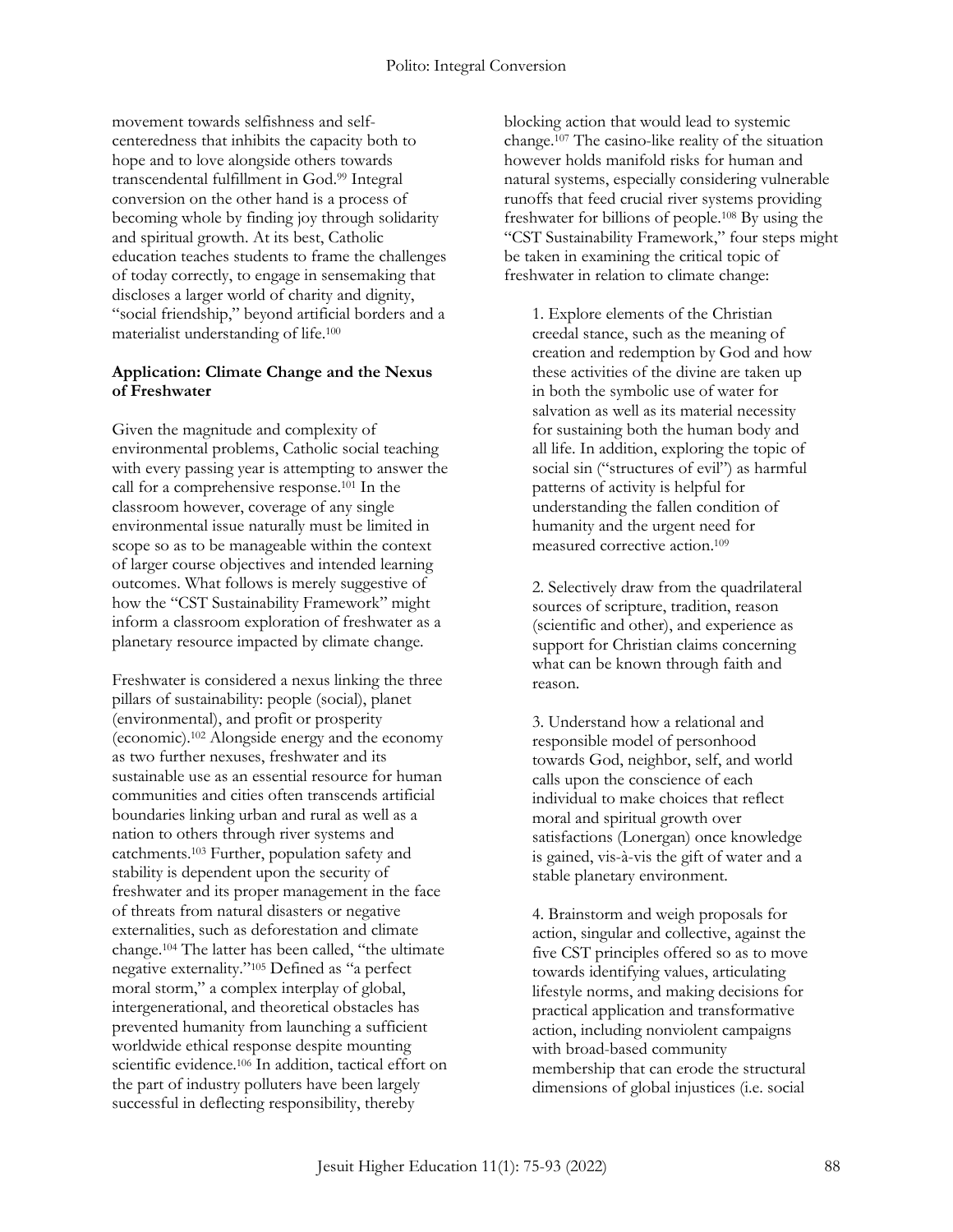sin) and maintain resilience in the face of repression.<sup>110</sup>

A fifth and final step may involve long-term assignments outside of the classroom to work more thoroughly through a process of discernment (see-judge-act) centered on newly formed habits, resolutions, and community action plans. It must be stressed that creative adjustment and patience is required if fidelity to a personal vision is to bear fruit over time and "the challenge of participation" necessary for social transformation is to be reached (conversion).<sup>111</sup>

#### **Closing**

Catholic environmentalism lacks a robust organizing, pedagogical framework for making explicit Catholicism's underlying faith-

#### **Notes**  $\overline{a}$

<sup>1</sup> Ian Christie, Richard M. Gunton, and Adam P. Hejnowicz, "Sustainability and the Common Good: Catholic Social Teaching and 'Integral Ecology' as Contributions to a Framework of Social Values for Sustainability Transitions," *Sustainability Science* 14 (2019): 1343–1354, [https://link.springer.com/content/pdf/10.1007/s11625-019-](https://link.springer.com/content/pdf/10.1007/s11625-019-00691-y.pdf) [00691-y.pdf.](https://link.springer.com/content/pdf/10.1007/s11625-019-00691-y.pdf)

<sup>2</sup> Alliance Team for Research in Integral Ecology, "For a New Model of Socio-economic Progress" (working paper, Strategic Alliance of Catholic Research Universities, Vatican City, May, 2020), 1-2.

<sup>3</sup> Dicastery for Promoting Integral Human Development, "About the Laudato Si' Action Platform," [https://laudatosiactionplatform.org.](https://laudatosiactionplatform.org/)

<sup>4</sup> Alliance Team for Research in Integral Ecology, 1-3.

<sup>5</sup> Francis, *Laudato Si': On Care for Our Common Home, Encyclical Letter* (Vatican City, Italy: Libreria Editrice Vaticana, 2015), sec. 211,

[https://www.vatican.va/content/francesco/en/encyclicals/d](https://www.vatican.va/content/francesco/en/encyclicals/documents/papa-francesco_20150524_enciclica-laudato-si.html) [ocuments/papa-francesco\\_20150524\\_enciclica-laudato](https://www.vatican.va/content/francesco/en/encyclicals/documents/papa-francesco_20150524_enciclica-laudato-si.html)[si.html.](https://www.vatican.va/content/francesco/en/encyclicals/documents/papa-francesco_20150524_enciclica-laudato-si.html)

<sup>6</sup> Francis, *Laudato Si',* sec. 159.

<sup>7</sup> Jeffrey J. Guhin, "Where Are the Catholic Environmentalists?" *America: The Jesuit Review,* February 13, 2006,

[https://www.americamagazine.org/issue/560/article/where](https://www.americamagazine.org/issue/560/article/where-are-catholic-environmentalists)[are-catholic-environmentalists.](https://www.americamagazine.org/issue/560/article/where-are-catholic-environmentalists)

<sup>8</sup> Dicastery for Promoting Integral Human Development and the Pontifical Council for Interreligious Dialogue. "Audience with Participants in the International Conference: Religions

commitments, its relational and transcendental view of personhood and the world redeemed through Christ, commitment to sources of knowledge outside the secular and scientific, and ethical social principles for guiding strategic planning and action that safeguards all people. The absent of said framework can hinder teaching and the acquisition by students of a distinctly Catholic perspective on environmental problems and a suitably Catholic response to "the signs of the times." The above has been an attempt to meet this need by proposing a framework that honors the two wings of the human spirit, faith and reason.<sup>112</sup> By their partnership, each student is called to the contemplation of truth.

and the Sustainable Development Goals (SDGs): Listening to the Cry of the Earth and of the Poor," August 3, 2019, 2-4, [https://press.vatican.va/content/salastampa/en/bollettino/p](https://press.vatican.va/content/salastampa/en/bollettino/pubblico/2019/03/08/190308d.pdf) [ubblico/2019/03/08/190308d.pdf.](https://press.vatican.va/content/salastampa/en/bollettino/pubblico/2019/03/08/190308d.pdf)

<sup>9</sup> Daniel P. Scheid, *The Cosmic Common Good: Religious Grounds for Ecological Ethics* (New York, NY: Oxford University Press, 2016), 103-116.

<sup>10</sup> William J. Ripple, Christopher Wolf, Thomas M. Newsome, Phoebe Barnard, and William R. Moomaw, "World Scientists' Warning of a Climate Emergency," *BioScience* 70, no. 1 (2020): 8–12, [https://doi.org/10.1093/biosci/biz088.](https://doi.org/10.1093/biosci/biz088) 

<sup>11</sup> David C. Korten, *When Corporations Rule the World*, 20th anniversary ed. (Oakland, CA: Berrett-Koehler, 2015), 38.

<sup>12</sup> Paul Murray, *The Sustainable Self: A Personal Approach to Sustainability Education* (Washington, DC: Earthscan, 2011), 108, 116-117; Heather Burns, "Teaching for Transformation: (Re)Designing Sustainability Courses Based on Ecological Principles," *Journal of Sustainability Education*, 2 (2011), opening paragraph, [https://pdxscholar.library.pdx.edu/elp\\_fac/20/.](https://pdxscholar.library.pdx.edu/elp_fac/20/)

<sup>13</sup> Hikaru Komatsu, Jeremy Rappleye, and Iveta Silova, "Will Education Post-2015 Move Us Toward Environmental Sustainability," in Grading Goal Four ( Leiden, The Netherlands: Brill), 297-321, [https://www.researchgate.net/publication/340675602\\_Will\\_](https://www.researchgate.net/publication/340675602_Will_Education_Post-2015_Move_Us_toward_Environmental_Sustainability) [Education\\_Post-](https://www.researchgate.net/publication/340675602_Will_Education_Post-2015_Move_Us_toward_Environmental_Sustainability)

2015 Move Us toward Environmental Sustainability.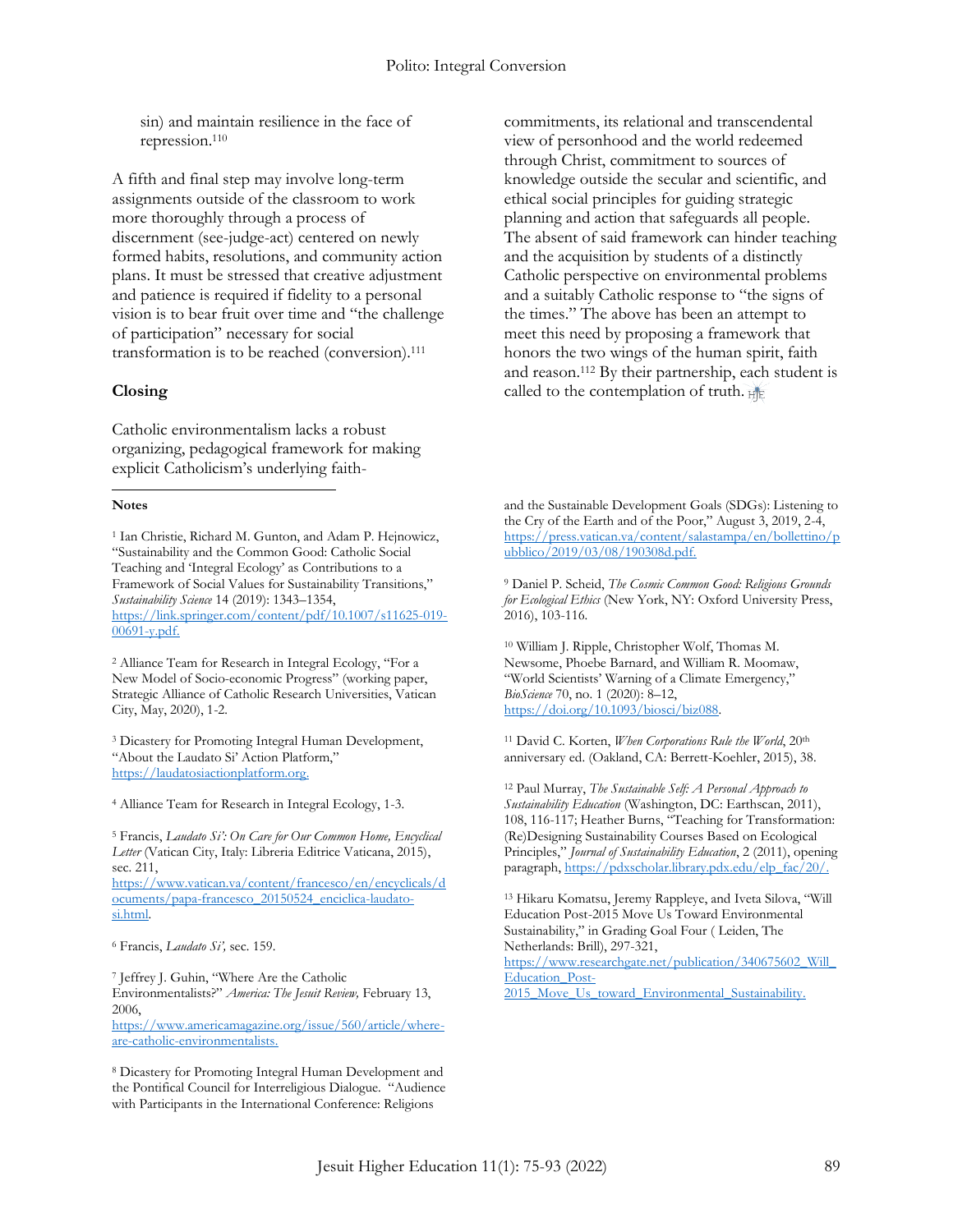$\overline{a}$ <sup>14</sup> Luca Valera and Gonzalo Salazar, "Challenging Sustainability: From Deconstruction to Reconstruction," *Cosmos and History: The Journal of Natural and Social Philosophy* 16, no. 1 (2020): 298-315, [https://www.researchgate.net/publication/341201620\\_CHA](https://www.researchgate.net/publication/341201620_CHALLENGING_SUSTAINABILITY_FROM_DECONSTRUCTION_TO_RECONSTRUCTION) [LLENGING\\_SUSTAINABILITY\\_FROM\\_DECONSTRU](https://www.researchgate.net/publication/341201620_CHALLENGING_SUSTAINABILITY_FROM_DECONSTRUCTION_TO_RECONSTRUCTION)

<sup>15</sup> James Gustave Speth, *The Bridge at the Edge of the World* (New Haven, CT: Yale University Press, 2008), 42-45.

[CTION\\_TO\\_RECONSTRUCTION.](https://www.researchgate.net/publication/341201620_CHALLENGING_SUSTAINABILITY_FROM_DECONSTRUCTION_TO_RECONSTRUCTION)

<sup>16</sup> David Sangokoya, "Social Justice, Inclusion and Sustainable Development Need a 'Great Reset.' Here Are 3 Key Steps We Can Take," *World Economic Forum,* October 8, 2020, [https://www.weforum.org/agenda/2020/10/social-justice](https://www.weforum.org/agenda/2020/10/social-justice-inclusion-and-sustainable-development-need-a-great-reset-here-are-3-key-steps/)[inclusion-and-sustainable-development-need-a-great-reset](https://www.weforum.org/agenda/2020/10/social-justice-inclusion-and-sustainable-development-need-a-great-reset-here-are-3-key-steps/)[here-are-3-key-steps/.](https://www.weforum.org/agenda/2020/10/social-justice-inclusion-and-sustainable-development-need-a-great-reset-here-are-3-key-steps/)

<sup>17</sup> Jeffrey D. Sachs, *The Age of Sustainable Development* (New York, NY: Columbia University Press, 2015), 3-6.

<sup>18</sup> UN Environment Program, "Why Does UN Environment Programme Matter?," [https://www.unenvironment.org/about-un](https://www.unenvironment.org/about-un-environment/why-does-un-environment-matter)[environment/why-does-un-environment-matter.](https://www.unenvironment.org/about-un-environment/why-does-un-environment-matter)

<sup>19</sup> David Cloutier, *Walking God's Earth: The Environment and Catholic Faith* (Collegeville, MN: Liturgical Press, 2014), 74.

<sup>20</sup> Francis, *Laudato Si',* sec. 211.

<sup>21</sup> Francis, *Show Mercy to Our Common Home, World Day of Prayer for the Care of Creation* (Vatican City, Italy: Libreria Editrice Vaticana, 2016), sec. 5, [https://www.vatican.va/content/francesco/en/messages/po](https://www.vatican.va/content/francesco/en/messages/pont-messages/2016/documents/papa-francesco_20160901_messaggio-giornata-cura-creato.html) [nt-messages/2016/documents/papa](https://www.vatican.va/content/francesco/en/messages/pont-messages/2016/documents/papa-francesco_20160901_messaggio-giornata-cura-creato.html)[francesco\\_20160901\\_messaggio-giornata-cura-creato.html.](https://www.vatican.va/content/francesco/en/messages/pont-messages/2016/documents/papa-francesco_20160901_messaggio-giornata-cura-creato.html)

<sup>22</sup> Francis, *A Culture of Care as the Path to Peace, 54th World Day of Peace* (Vatican City, Italy: Libreria Editrice Vaticana, 2021), sec. 1,

[https://www.vatican.va/content/francesco/en/messages/pe](https://www.vatican.va/content/francesco/en/messages/peace/documents/papa-francesco_20201208_messaggio-54giornatamondiale-pace2021.html) [ace/documents/papa-francesco\\_20201208\\_messaggio-](https://www.vatican.va/content/francesco/en/messages/peace/documents/papa-francesco_20201208_messaggio-54giornatamondiale-pace2021.html)[54giornatamondiale-pace2021.html.](https://www.vatican.va/content/francesco/en/messages/peace/documents/papa-francesco_20201208_messaggio-54giornatamondiale-pace2021.html)

<sup>23</sup> Interdicasterial Working Group of the Holy See on Integral Ecology, "Journeying Towards Care for Our Common Home: Five Years After Laudato Si"' (Vatican City, Italy: Libreria Editrice Vaticana, 2020), 77, [https://www.laudatosi.org/laudato-si/good-practise/holy](https://www.laudatosi.org/laudato-si/good-practise/holy-see-vatican-city/)[see-vatican-city/.](https://www.laudatosi.org/laudato-si/good-practise/holy-see-vatican-city/)

<sup>24</sup> Benedict XVI, *If You Want Peace, Protect Creation, Message of His Holiness Pope Benedict XVI for the Celebration of World Peace Day* (Vatican City, Italy: Libreria Editrice Vaticana, 2010), 4, [https://www.vatican.va/content/benedict](https://www.vatican.va/content/benedict-xvi/en/messages/peace/documents/hf_ben-xvi_mes_20091208_xliii-world-day-peace.html)[xvi/en/messages/peace/documents/hf\\_ben](https://www.vatican.va/content/benedict-xvi/en/messages/peace/documents/hf_ben-xvi_mes_20091208_xliii-world-day-peace.html)[xvi\\_mes\\_20091208\\_xliii-world-day-peace.html.](https://www.vatican.va/content/benedict-xvi/en/messages/peace/documents/hf_ben-xvi_mes_20091208_xliii-world-day-peace.html)

<sup>25</sup> Kevin W. Irwin, "Background to and Contributions of Laudato Si': On Care for our Common Home" in *All Creation Is Connected: Voices in Response to Pope Francis' Encyclical on Ecology*, ed. Daniel R. DiLeo (Winona, MN: Anselm Academic, 2018), 18-22.

<sup>26</sup> John Paul II, *Ex Corde Ecclesiae, Apostolic Constitution on Catholic Universities* (Vatican City, Italy: Libreria Editrice Vaticana, 1990), sec. 32 and 37, *[https://www.vatican.va/content/john-paul-](https://www.vatican.va/content/john-paul-ii/en/apost_constitutions/documents/hf_jp-ii_apc_15081990_ex-corde-ecclesiae.html)*

 $ii/en/qpost$  constitutions/documents/hf\_jp-ii\_apc\_15081990\_ex*[corde-ecclesiae.html](https://www.vatican.va/content/john-paul-ii/en/apost_constitutions/documents/hf_jp-ii_apc_15081990_ex-corde-ecclesiae.html)*.

<sup>27</sup> Pontifical Council for Justice and Peace, *Compendium of the Social Doctrine of the Church* (Vatican City, Italy: Libreria Editrice Vaticana, 2005), sec. 466, [https://www.vatican.va/roman\\_curia/pontifical\\_councils/ju](https://www.vatican.va/roman_curia/pontifical_councils/justpeace/documents/rc_pc_justpeace_doc_20060526_compendio-dott-soc_en.html) [stpeace/documents/rc\\_pc\\_justpeace\\_doc\\_20060526\\_compe](https://www.vatican.va/roman_curia/pontifical_councils/justpeace/documents/rc_pc_justpeace_doc_20060526_compendio-dott-soc_en.html) [ndio-dott-soc\\_en.html#.](https://www.vatican.va/roman_curia/pontifical_councils/justpeace/documents/rc_pc_justpeace_doc_20060526_compendio-dott-soc_en.html)

<sup>28</sup> Irwin, "Background," 15-29.

<sup>29</sup> Richard Bernstein, "Pope Helped Bring Poland its Freedom," *New York Times*, April 6, 2005, [https://www.nytimes.com/2005/04/06/world/europe/pope](https://www.nytimes.com/2005/04/06/world/europe/pope-helped-bring-poland-its-freedom.html) [-helped-bring-poland-its-freedom.html.](https://www.nytimes.com/2005/04/06/world/europe/pope-helped-bring-poland-its-freedom.html)

<sup>30</sup> Erica Chenoweth and Maria J. Stephan, *Why Civil Resistance Works: The Strategic Logic of Nonviolent Conflict* (New York, NY: Columbia University Press, 2011), chap. 1, Kindle.

<sup>31</sup> Paul VI, *Gaudium et Spes*, *Pastoral Constitution on the Church in the Modern World* (Vatican City, Italy: Libreria Editrice Vaticana, 1965), sec. 4 and 23, [https://www.vatican.va/archive/hist\\_councils/ii\\_vatican\\_co](https://www.vatican.va/archive/hist_councils/ii_vatican_council/documents/vat-ii_const_19651207_gaudium-et-spes_en.html) [uncil/documents/vat-ii\\_const\\_19651207\\_gaudium-et](https://www.vatican.va/archive/hist_councils/ii_vatican_council/documents/vat-ii_const_19651207_gaudium-et-spes_en.html)[spes\\_en.html#.](https://www.vatican.va/archive/hist_councils/ii_vatican_council/documents/vat-ii_const_19651207_gaudium-et-spes_en.html)

<sup>32</sup> Francis, *Visit to Sophia University*, *Address* (Vatican City, Italy: Libreria Editrice Vaticana, 2019), [https://www.vatican.va/content/francesco/en/speeches/20](https://www.vatican.va/content/francesco/en/speeches/2019/november/documents/papa-francesco_20191126_universita-tokyo.html) [19/november/documents/papa](https://www.vatican.va/content/francesco/en/speeches/2019/november/documents/papa-francesco_20191126_universita-tokyo.html)[francesco\\_20191126\\_universita-tokyo.html.](https://www.vatican.va/content/francesco/en/speeches/2019/november/documents/papa-francesco_20191126_universita-tokyo.html)

<sup>33</sup> Jiro Kozaki, S.J., "Catholic Schools in Japan: Context and Contemporary Challenges" in *International Handbook of Catholic Education: Challenges for School Systems in the 21st Century*, *Part Two*, eds. Gerald Grace and Joseph O'Keefe, S.J. (Netherlands: Springer, 2007), 772.

<sup>34</sup> Burns, "Teaching for Transformation," opening paragraph.

<sup>35</sup> Lee G. Bolan and Joan V. Gallos, *Reframing Academic Leadership* (San Francisco, CA: Jossey-Bass, 2011), 15-23.

<sup>36</sup> William Schweiker, *Responsibility and Christian Ethics* (New York, NY: Cambridge University Press, 1995), 32.

<sup>37</sup> Francis, *Laudato Si'*, sec. 137.

<sup>38</sup> Bernard J. F. Lonergan, S.J., *Method in Theology* (London: Darton, Longman, and Todd, 1971), 240.

<sup>39</sup> John C. Haughey, S.J., *Where Is Knowing Going: Horizons of the Knowing Subject* (Washington D.C.: Georgetown University Press, 2009), 105.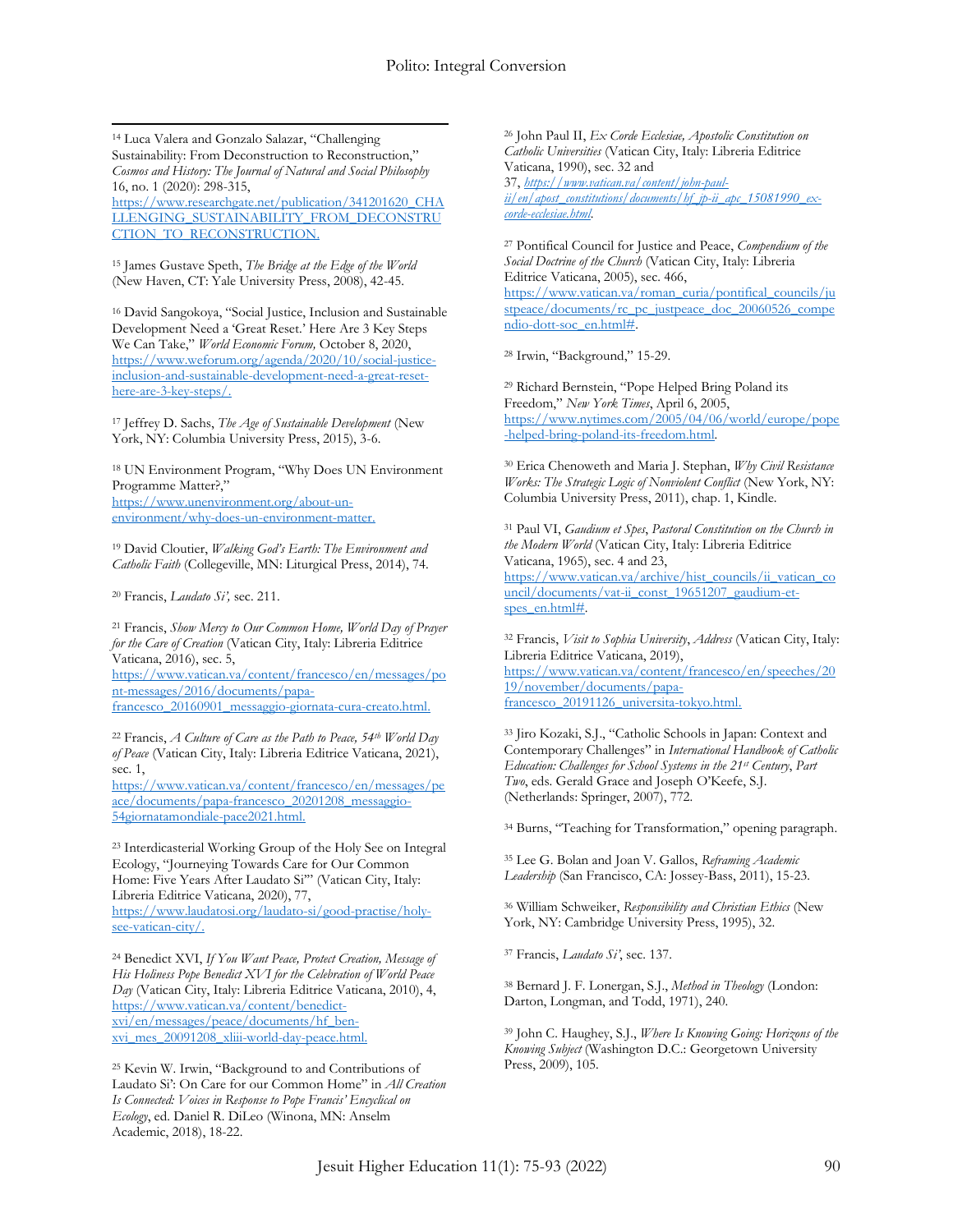$\overline{a}$ <sup>40</sup> Charles E. Curran, *The Catholic Moral Tradition Today: A Synthesis* (Washington D.C.: Georgetown University Press, 1999), 33-34.

<sup>41</sup> W. Stephen Gunter, Scott J. Jones, Ted A. Campbell, Rebekah L. Miles, and Randy L. Maddoz, *Wesley and the Quadrilateral: Renewing the Conversation* (Nashville, TN: Abingdon Press, 1997), 9-15.

<sup>42</sup> Curran, *The Catholic Moral Tradition,* 10*.*

<sup>43</sup> Paul VI, *Dei Verbum: Dogmatic Constitution on Divine Revelation* (Vatican City, Italy: Libreria Editrice Vaticana, 1965), sec. 10, [https://www.vatican.va/archive/hist\\_councils/ii\\_vatican\\_co](https://www.vatican.va/archive/hist_councils/ii_vatican_council/documents/vat-ii_const_19651118_dei-verbum_en.html) [uncil/documents/vat-ii\\_const\\_19651118\\_dei](https://www.vatican.va/archive/hist_councils/ii_vatican_council/documents/vat-ii_const_19651118_dei-verbum_en.html)[verbum\\_en.html.](https://www.vatican.va/archive/hist_councils/ii_vatican_council/documents/vat-ii_const_19651118_dei-verbum_en.html)

<sup>44</sup> Thomas Massaro, S.J., *Living Justice: Catholic Social Teaching in Action,* 3rd classroom ed. (Lanham, MD: Rowman and Littlefield, 2016), 67.

<sup>45</sup> Margaret A. Farley, *Just Love: A Framework for Christian Sexual Ethics* (New York, NY: Continuum, 2006), 189.

<sup>46</sup> John Wargo, *Green Intelligence: Creating Environments That Protect Human Health* (New Haven, CT: Yale University Press, 2009), 288.

<sup>47</sup> Gerard Whelan, *A Discerning Church: Pope Francis, Lonergan, and a Theological Method for the Future* (Mahwah, NJ: Paulist Press, 2019), 1-4.

<sup>48</sup> Whelan, *A Discerning Church,* 32-33, 159*.*

<sup>49</sup> Francis, *Amoris Laetitia, The Joy of Love, Apostolic Exhortation* (Vatican City, Italy: Libreria Editrice Vaticana, 2016), sec. 295,

[https://www.vatican.va/content/dam/francesco/pdf/apost\\_](https://www.vatican.va/content/dam/francesco/pdf/apost_exhortations/documents/papa-francesco_esortazione-ap_20160319_amoris-laetitia_en.pdf) [exhortations/documents/papa-francesco\\_esortazione](https://www.vatican.va/content/dam/francesco/pdf/apost_exhortations/documents/papa-francesco_esortazione-ap_20160319_amoris-laetitia_en.pdf)[ap\\_20160319\\_amoris-laetitia\\_en.pdf.](https://www.vatican.va/content/dam/francesco/pdf/apost_exhortations/documents/papa-francesco_esortazione-ap_20160319_amoris-laetitia_en.pdf)

<sup>50</sup> Curran, *The Catholic Moral Tradition,* xii*.*

<sup>51</sup> Curran, 77; Charles E. Curran, *Catholic Social Teaching 1891- Present: A Historical, Theological, and Ethical Analysis* (Washington D.C.: Georgetown University Press, 2002), 21- 49.

<sup>52</sup> Schweiker, *Responsibility and Christian Ethics,* 24-28; Curran, *Catholic Moral Tradition,* 99.

<sup>53</sup> Curran, *The Catholic Moral Tradition,* 73.

<sup>54</sup> Curran, 76*.*

<sup>55</sup> Joseph Cardijn, *Challenge to Action: Forming Leaders for Transformation*," ed. Eugene Langdale (Australian Cardijn Institute, 2020), [https://australiancardijninstitute.org/aci](https://australiancardijninstitute.org/aci-books/)[books/.](https://australiancardijninstitute.org/aci-books/)

<sup>56</sup> Lonergan, *Method,* 231.

<sup>57</sup> Curran, *The Catholic Moral Tradition,* 87-99*.*

<sup>58</sup> Curran, 97; Schweiker, *Responsibility and Christian Ethics,* 33.

<sup>59</sup> W. Norris Clarke, S.J., *Person and Being* (Milwaukee, WI: Marquette University Press, 1993), 51.

<sup>60</sup> Hans Küng, *A Global Ethic for Global Politics and Economics* (New York, NY: Oxford University Press, 1997), 94.

<sup>61</sup> Willaim C. Spohn, *Go and Do Likewise: Jesus and Ethics* (New York, NY: Continuum, 1999), 36-40.

<sup>62</sup> Murray, *Sustainable Self,* 35*.*

<sup>63</sup> James Keenan, S.J., and Daniel Harrington, S.J., *Jesus and Virtue Ethics: Building Bridges Between New Testament Studies and Moral Theology* (Lanham, MD: Sheed and Ward, 2002), 24.

<sup>64</sup> Michael S. Northcott, *The Environment and Christian Ethics* (New York, NY: Cambridge University Press, 1996), 92.

<sup>65</sup> *Catechism of the Catholic Church* (Vatican City, Italy: Libreria Editrice Vaticana, 1993), sec. 1804, [https://www.vatican.va/archive/ENG0015/\\_\\_P65.HTM.](https://www.vatican.va/archive/ENG0015/__P65.HTM)

<sup>66</sup> Iris Murdoch, *The Sovereignty of the Good* (New York, NY: Schocken Books, 1970), 37.

<sup>67</sup> Francis, *Querida Amazonia: Post-Synodal Apostolic Exhortation* (Vatican City, Italy: Libreria Editrice Vaticana, 2020), sec. 41, [http://www.vatican.va/content/francesco/en/apost\\_exhorta](http://www.vatican.va/content/francesco/en/apost_exhortations/documents/papa-francesco_esortazione-ap_20200202_querida-amazonia.html) [tions/documents/papa-francesco\\_esortazione](http://www.vatican.va/content/francesco/en/apost_exhortations/documents/papa-francesco_esortazione-ap_20200202_querida-amazonia.html)[ap\\_20200202\\_querida-amazonia.html.](http://www.vatican.va/content/francesco/en/apost_exhortations/documents/papa-francesco_esortazione-ap_20200202_querida-amazonia.html)

<sup>68</sup> Francis, *Laudato Si',* sec. 202.

<sup>69</sup> Francis, sec. 147.

<sup>70</sup> Justin Sands, "Introducing Cardinal Cardijn's See-Judge-Act as an Interdisciplinary Method to Move Theory to Practice," *Religions* 9, no. 4 (2018), 129: [https://doi.org/10.3390/rel9040129;](https://doi.org/10.3390/rel9040129) and Jim Sheppard, "See, Judge, Act and Ignatian Spirituality," *The Way* 56, no. 1 (2017): 102, [https://www.theway.org.uk/back/561Sheppard.pdf.](https://www.theway.org.uk/back/561Sheppard.pdf)

<sup>71</sup> Howard Marks, *The Most Important Thing Illuminated:* 

*Uncommon Sense for the Thoughtful Investor* (New York: Columbia Business School Publishing, 2011), 1.

<sup>72</sup> Walter Kasper, *Mercy: The Essence of the Gospel and the Key to Christian Life* (Mahwah, NJ: Paulist Press, 2013), 165.

<sup>73</sup> Francis, *Amazonia: New Paths for the Church and for an Integral Ecology, Final Document* (Vatican City, Italy: Libreria Editrice Vaticana, 2019), sec. 17, [http://www.vatican.va/roman\\_curia/synod/documents/rc\\_s](http://www.vatican.va/roman_curia/synod/documents/rc_synod_doc_20191026_sinodo-amazzonia_en.html) ynod\_doc\_20191026\_sinodo-amazzonia\_en.html.

<sup>74</sup> Kasper, *Mercy,* 188.

<sup>75</sup> Allan Figueroa Deck, S.J., *Francis, Bishop of Rome: The Gospel for the Third Millennium* (Mahwah, NJ: Paulist Press, 2016), 128.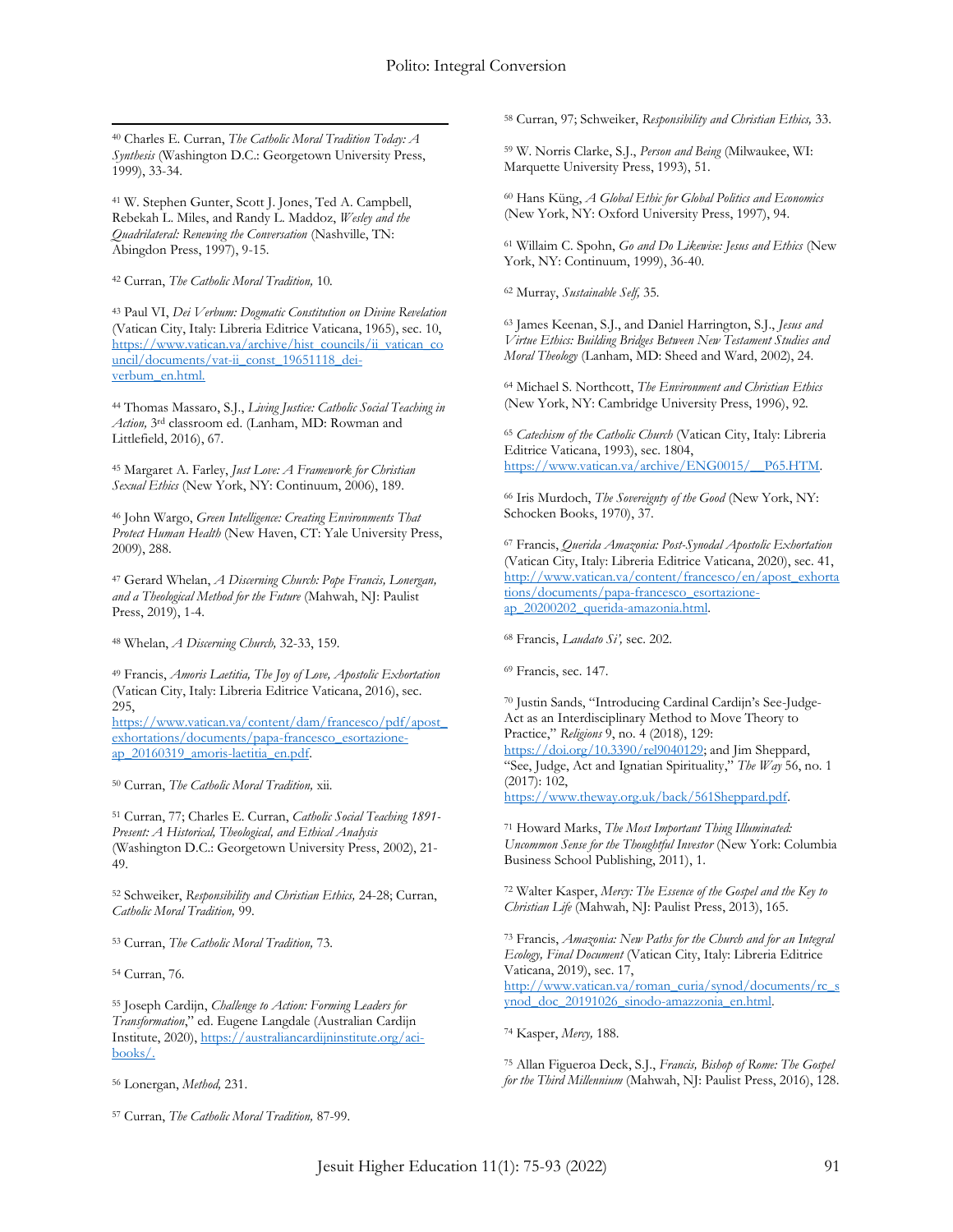$\overline{a}$ <sup>76</sup> Chris Lowney, *Heroic Leadership: Best Practices from a 450- Year-Old Company That Changed the World* (Chicago, IL: Loyola Press, 2005), 21.

<sup>77</sup> Gene Sharp, *Power and Struggle: Part One of the Politics of Nonviolent Action* (Manchester, NH: Extending Horizon Books, 1973), chap. 1, Kindle.

<sup>78</sup> Walter Kasper, *Pope Francis' Revolution of Tenderness and Love* (Mahwah, NJ: Paulist Press, 2015), 77.

<sup>79</sup> Thomas Massaro, S.J., *Mercy in Action: The Social Teachings of Pope Francis* (Lanham, MD: Rowman and Littlefield, 2018), 80-81.

<sup>80</sup> Massaro, *Mercy*, 83.

<sup>81</sup> Francis, *Laudao Si'*, sec. 228-229.

<sup>82</sup> Francis, *Fratelli Tutti: On Social Fraternity and Social Friendship*, *Encyclical Letter* (Vatican City, Italy: Libreria Editrice Vaticana, 2020), sec. 112,

[http://www.vatican.va/content/francesco/en/encyclicals/do](http://www.vatican.va/content/francesco/en/encyclicals/documents/papa-francesco_20201003_enciclica-fratelli-tutti.html) [cuments/papa-francesco\\_20201003\\_enciclica-fratelli](http://www.vatican.va/content/francesco/en/encyclicals/documents/papa-francesco_20201003_enciclica-fratelli-tutti.html)[tutti.html.](http://www.vatican.va/content/francesco/en/encyclicals/documents/papa-francesco_20201003_enciclica-fratelli-tutti.html)

<sup>83</sup> Francis, *Laudato Si'*, sec. 122.

<sup>84</sup> John Locke, *Two Treatises of Government*, ed. Peter Laslett (New York, NY: Cambridge University Press, 1988).

<sup>85</sup> Yechiel J. M. Leiter, *John Locke's Political Philosophy and the Hebrew Bible* (New York, NY: Cambridge University Press, 2018), 87.

<sup>86</sup> St. Thomas Aquinas*, Summa Theologiae*, trans. Fathers of the English Dominican Province (Benzinger Brothers, 1947; Thomastic Institute, n.d.), IIa-IIae, q. 66, [https://aquinas101.thomisticinstitute.org/st-index.](https://aquinas101.thomisticinstitute.org/st-index)

<sup>87</sup> Aquinas, *Summa Theologiae,* art. 2.

<sup>88</sup> Aquinas, *Summa Theologiae,* IIa-IIae, q. 66, art. 6.

<sup>89</sup> John Finnis, *Aquinas: Moral, Political, and Legal Theory* (New York, NY: Oxford University Press, 1998), 188-196.

<sup>90</sup> Francis, *Fratelli Tutti,* sec. 120.

<sup>91</sup> Mark R. Mullins, "Religion in Contemporary Japanese Lives," in *Routledge Handbook of Japanese Culture and Society*, eds. Victoria Lyon Bestor, Theodore C. Bestor, with Akiko Yamagato (New York, NY: Routledge, 2011), 63-74.

<sup>92</sup> Thomas Kasulis, "Japanese Philosophy," *Stanford Encyclopedia of Philosophy,* sec. 1, April 5, 2019, [https://plato.stanford.edu/entries/japanese](https://plato.stanford.edu/entries/japanese-philosophy/#PhilEngaKnow)[philosophy/#PhilEngaKnow;](https://plato.stanford.edu/entries/japanese-philosophy/#PhilEngaKnow) Robert N. Bellah, *Tokugawa Religion: The Cultural Roots of Modern Japan*, (New York, NY: The Free Press, 1985), 17.

<sup>93</sup> Kasulis, "Japanese Philosophy," sec. 2.1.

<sup>94</sup> Kasulis, sec. 2.1.

<sup>95</sup> Robert N. Bellah, *Imagining Japan: The Japanese Tradition and Its Modern Interpretation* (Berkeley and Los Angeles, CA: University of California Press, 2003), 185-186.

<sup>96</sup> Robert N. Bellah, "Traditional Values and the Modernization of Japan," *Contemporary Religions in Japan* 3, no. 3 (September 1962): 207-219[, https://nirc.nanzan](https://nirc.nanzan-u.ac.jp/nfile/3313) $u.ac.jp/nfile/3313.$ 

<sup>97</sup> Michael Auslin, "Should We Be Turning Japanese? With Economic Instability and Terror Plaguing the Open West, a Case Emerges for the Insular Approach," *PoliticoMagazine*, April 12, 2016, [https://www.politico.com/magazine/story/2016/04/globali](https://www.politico.com/magazine/story/2016/04/globalization-japan-terror-insularity-213807/)

[zation-japan-terror-insularity-213807/.](https://www.politico.com/magazine/story/2016/04/globalization-japan-terror-insularity-213807/)

<sup>98</sup> Tatiana Schlossberg, "Japan Is Obsessed with Climate Change. Young People Don't Get It," *New York Times*, December 5, 2016,

[https://www.nytimes.com/2016/12/05/science/japan](https://www.nytimes.com/2016/12/05/science/japan-global-warming.html)[global-warming.html](https://www.nytimes.com/2016/12/05/science/japan-global-warming.html); and Chris Burgess, "Ambivalent Japan Turns on its 'Insular' Youth," *Japan Times*, May 21, 2013, [https://www.japantimes.co.jp/community/2013/05/21/issu](https://www.japantimes.co.jp/community/2013/05/21/issues/ambivalent-japan-turns-on-its-insular-youth/) [es/ambivalent-japan-turns-on-its-insular-youth/.](https://www.japantimes.co.jp/community/2013/05/21/issues/ambivalent-japan-turns-on-its-insular-youth/)

<sup>99</sup> Robert E. Lauder, *Pope Francis' Profound Personalism and Poverty* (Totowa, NJ: Resurrection Press, 2017), 124.

<sup>100</sup> Francis, *Fratelli Tutti,* sec. 99*.*

<sup>101</sup> Mary Evelyn Tucker, "Globalization, Catholic Social Teaching, and the Environment," *Journal of Catholic Social Thought*, 4. no. 2 (2007): 227-269, DOI: 10.5840/jcathsoc20074213.

<sup>102</sup> University of Wisconsin Sustainable Management, "The Triple Bottom Line," [https://sustain.wisconsin.edu/sustainability/triple-bottom](https://sustain.wisconsin.edu/sustainability/triple-bottom-line/)[line/.](https://sustain.wisconsin.edu/sustainability/triple-bottom-line/)

<sup>103</sup> Laurence Smith, David Benson and Keith Porter, "Key Questions about Catchment Management" in *Catchment and River Basin Management: Integrating Science and Governance,* eds. Laurence Smith, Keith Porter, Kevin Hiscock, Mary Jane Porter, and David Benson, (New York, NY: Routledge, 2015), 17-28.

<sup>104</sup> Guangwei Huang, "Urban Sustainability at the Cost of Rural Unsustainability," *Sustainability,* 13, no. 10, (2021): 5466, <https://doi.org/10.3390/su13105466>

<sup>105</sup> Michael Greenstone, "Paying the Cost of Climate Change," *Brookings Institution*, September 19, 2014, [https://www.brookings.edu/blog/planetpolicy/2014/09/19](https://www.brookings.edu/blog/planetpolicy/2014/09/19/paying-the-cost-of-climate-change/) [/paying-the-cost-of-climate-change/](https://www.brookings.edu/blog/planetpolicy/2014/09/19/paying-the-cost-of-climate-change/)

<sup>106</sup> Stephen M. Gardiner, *A Perfect Moral Storm: The Ethical Tragedy of Climate Change* (New York, NY: Oxford University Press, 2011), 6-7.

<sup>107</sup> Michael E. Mann, *The New Climate War: The Fight to Take Back Our Planet* (New York, NY: PublicAffairs, 2021), Intro, Kindle.